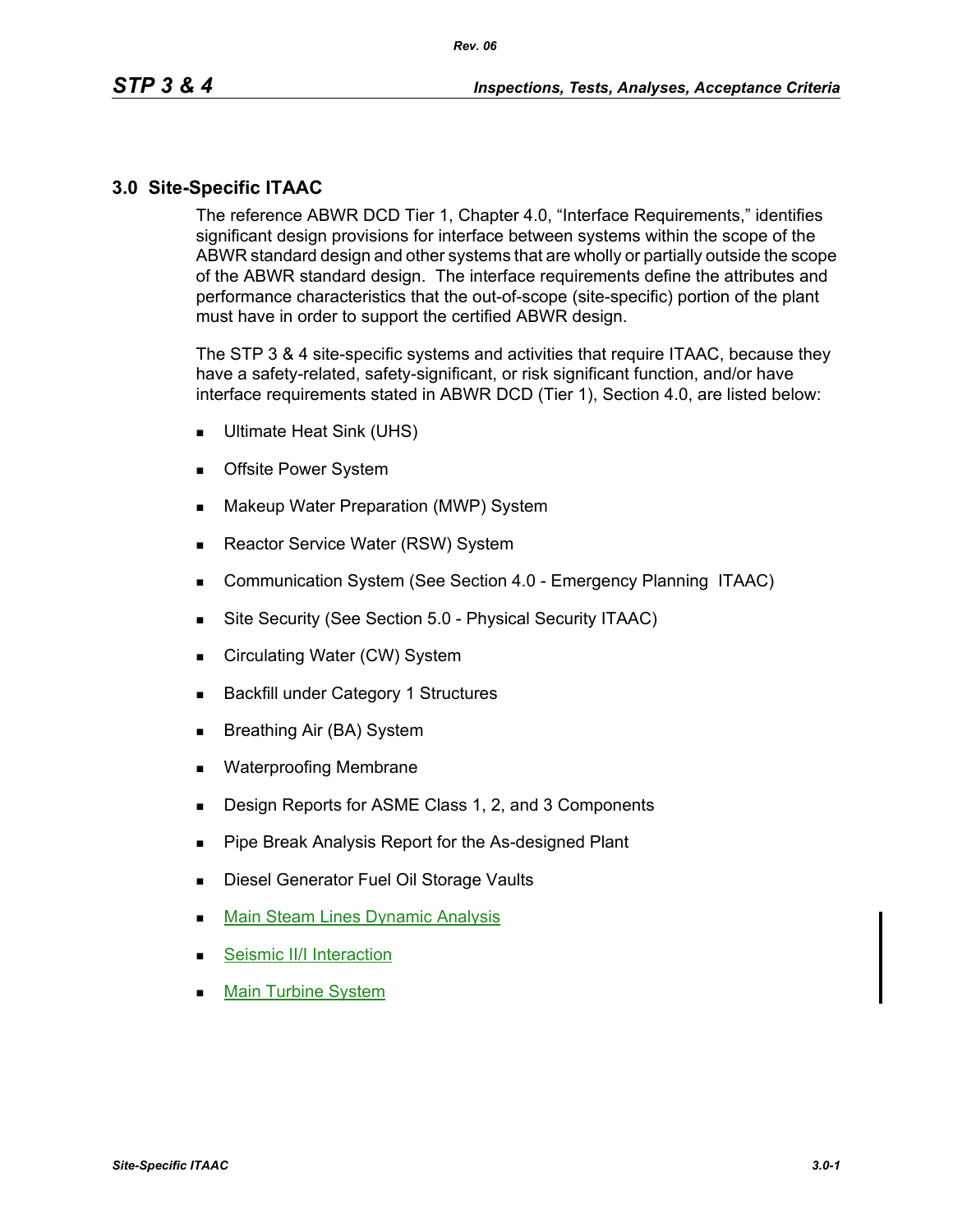| Table 3.0-1 Ultimate Heat Sink (UHS) |  |  |  |
|--------------------------------------|--|--|--|
|--------------------------------------|--|--|--|

| <b>Design</b>                                                                                                                                                                                                                                                                                                                                                                                                                                                                                                      |                                                                                                                                                                                                                                                                                                                                                                                                                                                                                                                                                  |                                                                                                                                                                                                                                                                                                                                                               |
|--------------------------------------------------------------------------------------------------------------------------------------------------------------------------------------------------------------------------------------------------------------------------------------------------------------------------------------------------------------------------------------------------------------------------------------------------------------------------------------------------------------------|--------------------------------------------------------------------------------------------------------------------------------------------------------------------------------------------------------------------------------------------------------------------------------------------------------------------------------------------------------------------------------------------------------------------------------------------------------------------------------------------------------------------------------------------------|---------------------------------------------------------------------------------------------------------------------------------------------------------------------------------------------------------------------------------------------------------------------------------------------------------------------------------------------------------------|
| <b>Requirement</b> Commitment                                                                                                                                                                                                                                                                                                                                                                                                                                                                                      | <b>Inspections, Tests, Analyses</b>                                                                                                                                                                                                                                                                                                                                                                                                                                                                                                              | <b>Acceptance Criteria</b>                                                                                                                                                                                                                                                                                                                                    |
| 1. The basic configuration of the                                                                                                                                                                                                                                                                                                                                                                                                                                                                                  | 1. Inspections of the as-built                                                                                                                                                                                                                                                                                                                                                                                                                                                                                                                   | 1. The as-built UHS conforms with                                                                                                                                                                                                                                                                                                                             |
| UHS is as shown on Figure                                                                                                                                                                                                                                                                                                                                                                                                                                                                                          | system will be conducted.                                                                                                                                                                                                                                                                                                                                                                                                                                                                                                                        | the basic configuration shown                                                                                                                                                                                                                                                                                                                                 |
| $3.0 - 1.$                                                                                                                                                                                                                                                                                                                                                                                                                                                                                                         |                                                                                                                                                                                                                                                                                                                                                                                                                                                                                                                                                  | on Figure 3.0-1.                                                                                                                                                                                                                                                                                                                                              |
| 2. The UHS has sufficient cooling<br>water to supply the RSW<br>system for normal plant<br>operation and to permit safe<br>shutdown and cooldown of the<br>plant and maintain the plant in<br>a safe shutdown condition for<br>for at least 30 days following a<br>design-basis event without<br>makeup water to the UHS.<br>The water level at the end of<br>the 30-day period must still be<br>adequate to provide the<br>required suction head to the<br>RSW pumps when operating<br>at their design flow rate. | 2.(a) An analysis will be performed<br>which shows that the UHS has<br>sufficient volume and surface<br>area to meet the cooling<br>requirements to permit<br>cooldown and maintain the<br>plant in a safe shutdown<br>condition for at least 30 days<br>following design basis<br>accidents without any makeup<br>water to the UHS. The<br>analysis will also show that<br>there is sufficient water level at<br>the end of the 30 days to<br>provide adequate suction<br>head to the RSW pumps when<br>operating at their design flow<br>rate. | 2.(a) A report exists which<br>concludes that the UHS is<br>capable of supplying the RSW<br>system for normal plant<br>operation and permit safe<br>shutdown and cooldown of the<br>plant and maintain the plant in<br>safe shutdown condition<br>without makeup for 30 days<br>following a design basis<br>accident.                                         |
|                                                                                                                                                                                                                                                                                                                                                                                                                                                                                                                    | 2.(b) Inspections will be performed<br>of the UHS configuration.                                                                                                                                                                                                                                                                                                                                                                                                                                                                                 | 2.(b)(i) The minimum surface area<br>and capacity of the UHS<br>above the suction lines are<br>34,240 square feet and<br>2,165,500 cubic feet,<br>respectively at the UHS basin<br>low-low level.<br>2.(b)(ii) The centerline elevation of<br>the RSW pump suction lines<br>are at a maximum Elev. 2.44<br>m MSL at the interface with<br>the UHS basin wall. |
| 3.(a) Active safety-related SSCs<br>within the UHS shall have<br>three divisions powered by<br>their respective Class 1E<br>divisions.                                                                                                                                                                                                                                                                                                                                                                             | 3.(a) Test will be performed on the<br>UHS system by providing a<br>test signal to only one Class<br>1E division at a time.                                                                                                                                                                                                                                                                                                                                                                                                                      | 3.(a) The test signal exists in only<br>the Class 1E division under<br>test in the UHS system.                                                                                                                                                                                                                                                                |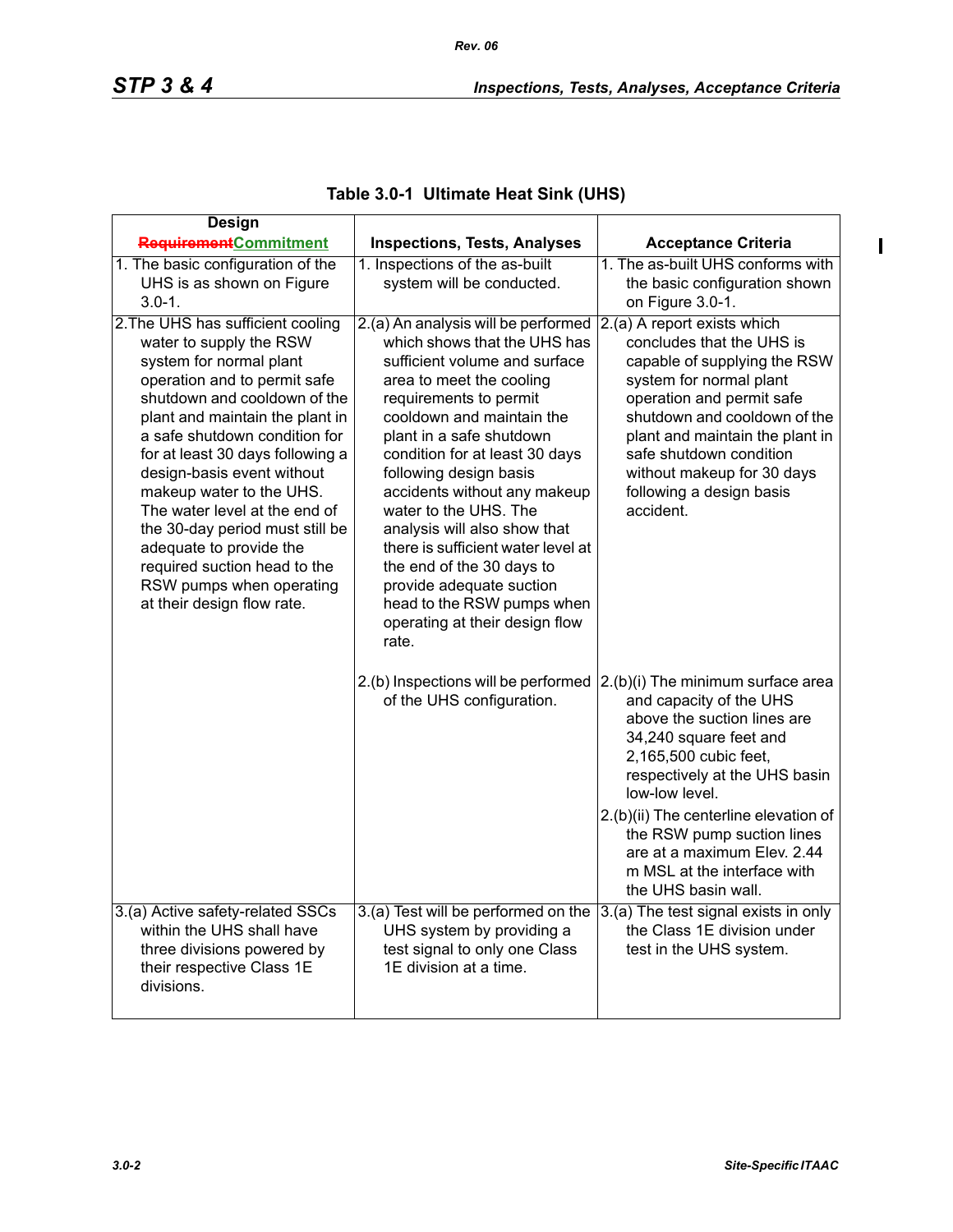| Design<br><b>Requirement</b> Commitment                                                                                | <b>Inspections, Tests, Analyses</b>                                                             | <b>Acceptance Criteria</b>                                                                                                                                             |
|------------------------------------------------------------------------------------------------------------------------|-------------------------------------------------------------------------------------------------|------------------------------------------------------------------------------------------------------------------------------------------------------------------------|
| 3.(b) Each division shall be<br>physically separated.                                                                  | 3.(b) Inspections of the as-built<br>UHS mechanical configuration<br>shall be performed.        | 3.(b) Each mechanical division of<br>the UHS is physically<br>separated from other<br>mechanical divisions of the<br>UHS system by structural<br>and/or fire barriers. |
| 3.(c) Each division shall be<br>electrically independent of the<br>other divisions and<br>independent of non-Class 1E. | 3.(c) Inspections of the as-built<br>UHS electrical system<br>components shall be<br>performed. | 3.(c) Electrical isolation exists<br>between Class 1E divisions,<br>and between Class 1E<br>divisions and non-Class 1E.                                                |

## **Table 3.0-1 Ultimate Heat Sink (UHS)**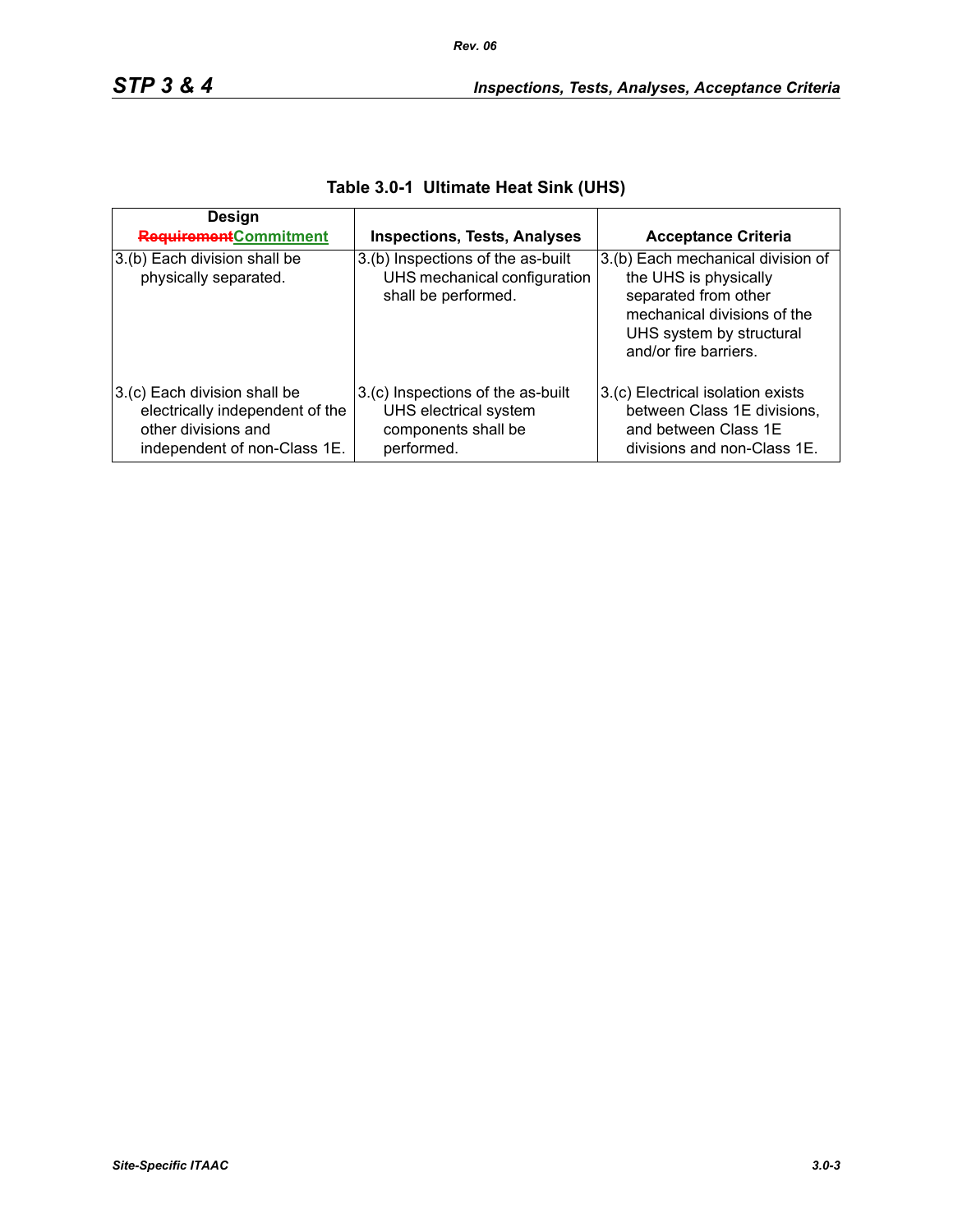|  | Table 3.0-1 Ultimate Heat Sink (UHS) |  |
|--|--------------------------------------|--|
|--|--------------------------------------|--|

| <b>Design</b>                      |                                     |                                    |
|------------------------------------|-------------------------------------|------------------------------------|
| RequirementCommitment              | <b>Inspections, Tests, Analyses</b> | <b>Acceptance Criteria</b>         |
| 4. Displays, alarms, and controls- | 4. Inspections will be performed    | 4. Displays, alarms, and controls- |
| in the main control room and       | on the main control room and        | exist in the main control room-    |
| remote shutdown system-            | RSS displays, alarms, and           | and RSS for water level and        |
| (RSS) are provided for water-      | controls for the UHS system.        | temperature monitoring, with-      |
| level and temperature of the-      | (a) Inspections will be             | controls in the RSS for-           |
| UHS system.(a) For UHS,            | performed on the MCR                | components required for UHS-       |
| Divisions A, B, and C displays     | displays and alarms for the         | operation-(a) For UHS.             |
| and alarms for water level and     | UHS.                                | Divisions A, B, and C displays     |
| temperature are provided in        |                                     | and alarms for water level and     |
| the main control room (MCR).       |                                     | temperature exist in the MCR.      |
|                                    | 4.(b) Inspections will be           |                                    |
| 4.(b) For UHS, Divisions A and B   | performed on the RSS                |                                    |
| displays for water level and       | displays for the UHS on the         | 4.(b) For UHS, Divisions A and B   |
| temperature are provided on        | RSS control panel.                  | displays for water level and       |
| the remote shutdown system         |                                     | temperature exist on the RSS       |
| (RSS) control panel.               |                                     | control panel.                     |
| 5. The UHS Basin, Reactor          | 5. A structural analysis will be    | 5. A structural analysis report    |
| Service Water Pump House,          | performed that reconciles the       | exists which concludes that        |
| and UHS Cooling Tower              | as-built data with the structural   | the as-built UHS Basin,            |
| Enclosure are classified as        | design-basis.                       | Reactor Service Water Pump         |
| Seismic Category I. These          |                                     | House, and UHS Cooling             |
| structures are designed and        |                                     | Tower Enclosure are able to        |
| constructed to accommodate         |                                     | withstand the structural           |
| the dynamic and static loading     |                                     | design-basis loads.                |
| conditions associated with the     |                                     |                                    |
| various loads and load             |                                     |                                    |
| combinations which form the        |                                     |                                    |
| structural design basis. The       |                                     |                                    |
| structural design basis loads      |                                     |                                    |
| are those associated with:         |                                     |                                    |
| (1) Natural phenomena-wind,        |                                     |                                    |
| floods, tornadoes (including       |                                     |                                    |
| tornado missiles),                 |                                     |                                    |
| earthquakes, rain and snow.        |                                     |                                    |
| (2) Internal events-floods, pipe   |                                     |                                    |
| breaks and missiles.               |                                     |                                    |
| (3) Normal plant operation-live    |                                     |                                    |
| loads, dead loads and              |                                     |                                    |
| temperature effects.               |                                     |                                    |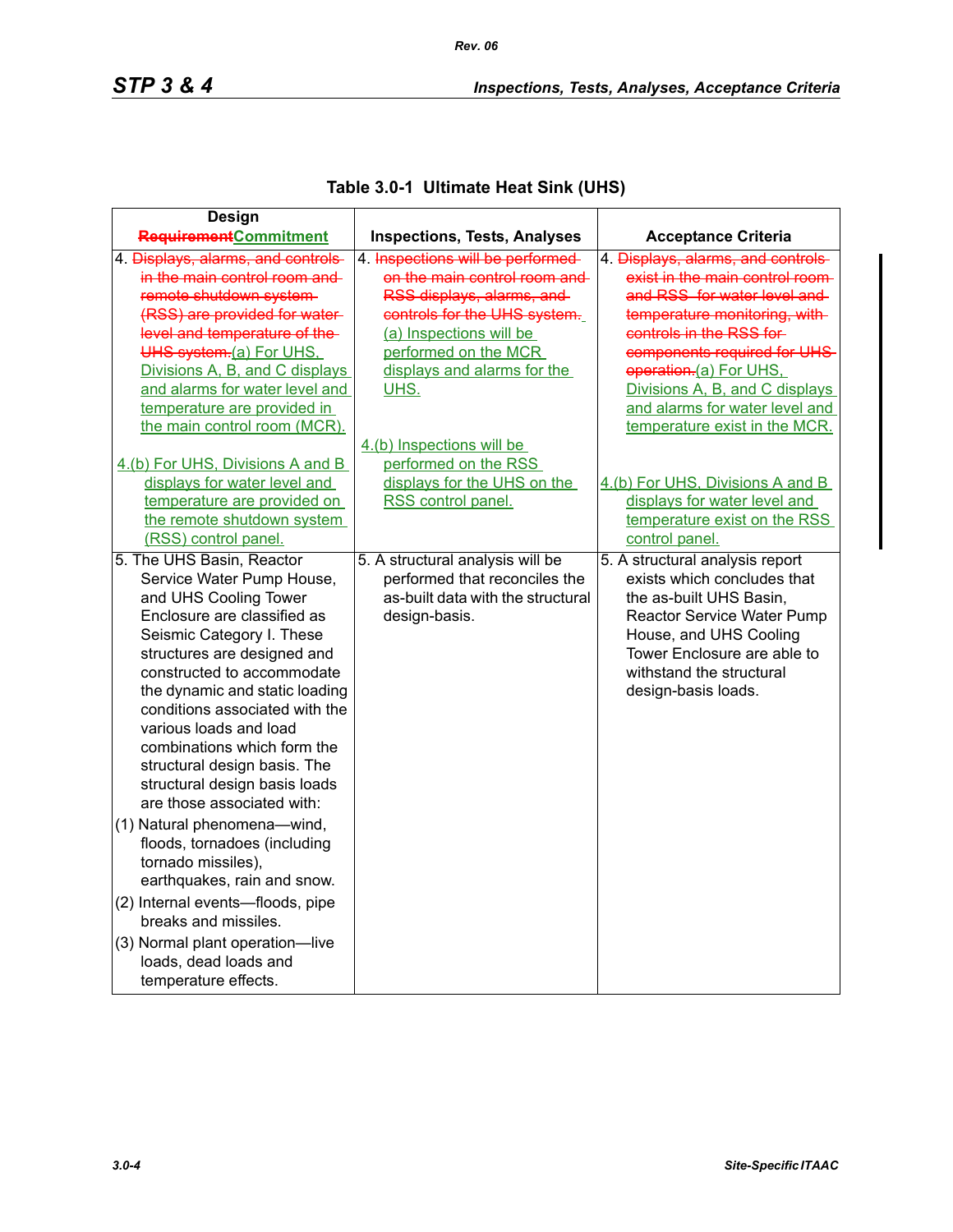| <b>Design</b>                                                                                                                         |                                                                                                                                                                                |                                                                                                                                                                                                                                                                                                                                              |
|---------------------------------------------------------------------------------------------------------------------------------------|--------------------------------------------------------------------------------------------------------------------------------------------------------------------------------|----------------------------------------------------------------------------------------------------------------------------------------------------------------------------------------------------------------------------------------------------------------------------------------------------------------------------------------------|
| <b>Requirement</b> Commitment                                                                                                         | <b>Inspections, Tests, Analyses</b>                                                                                                                                            | <b>Acceptance Criteria</b>                                                                                                                                                                                                                                                                                                                   |
| 1. There is redundancy and<br>independence in the offsite<br>power system.                                                            | 1.(a) Inspections of the as-built<br>offsite power supply<br>transmission system will be<br>performed.                                                                         | 1.(a)(i) Two or more offsite<br>transmission circuits exist.<br>(ii) The offsite transmission<br>circuits are separated by a<br>minimum distance of 50 feet<br>(15.24 meters).<br>(iii) The offsite transmission lines<br>do not have a common takeoff<br>structure or use a common<br>structure for support.                                |
|                                                                                                                                       | 1.(b) Tests of the as-built offsite<br>power system will be<br>conducted by providing a test<br>signal in only one offsite<br>power circuit/system at a time.                  | 1.(b) A test signal exists in only<br>the circuit under test.                                                                                                                                                                                                                                                                                |
| 2. Site loads are protected from<br>offsite voltage variations<br>during steady-state operation.                                      | 2. Analyses of the transmission<br>network (TN) voltage<br>variability and steady-state<br>load requirements for as-built<br>SSCs will be performed.                           | 2. A report exists which concludes<br>that voltage variations of the<br>offsite TN during steady-state<br>operation will not cause<br>voltage variations at the loads<br>of more than plus or minus<br>10% of the loads nominal<br>ratings.                                                                                                  |
| 3. Site loads are protected from<br>offsite frequency variations.                                                                     | 3. Analyses of as-built site loads<br>on the TN and TN frequency<br>variability during normal<br>steady-state conditions and<br>periods of instability will be<br>performed.   | 3. A report exists which concludes<br>that the normal steady-state<br>frequency of the offsite TN will<br>be within plus or minus 2 hertz<br>of 60 hertz during recoverable<br>periods of system instability.                                                                                                                                |
| 4. The offsite power system is<br>adequately sized to supply<br>necessary load requirements,<br>during all design operating<br>modes. | 4. Analyses of the as-built 1E<br>divisions and non-Class 1E<br>load groups will be performed<br>to determine their load<br>requirements during all design<br>operating modes. | 4. A report exists which concludes<br>that the offsite transmission<br>circuits from the TN through<br>and including the main step-<br>up power transformers and<br>RATs are sized to supply their<br>load requirements, during all<br>design operating modes, of<br>their respective Class 1E<br>divisions and non-Class 1E<br>load groups. |

| Table 3.0-2 Offsite Power System |  |  |  |
|----------------------------------|--|--|--|
|----------------------------------|--|--|--|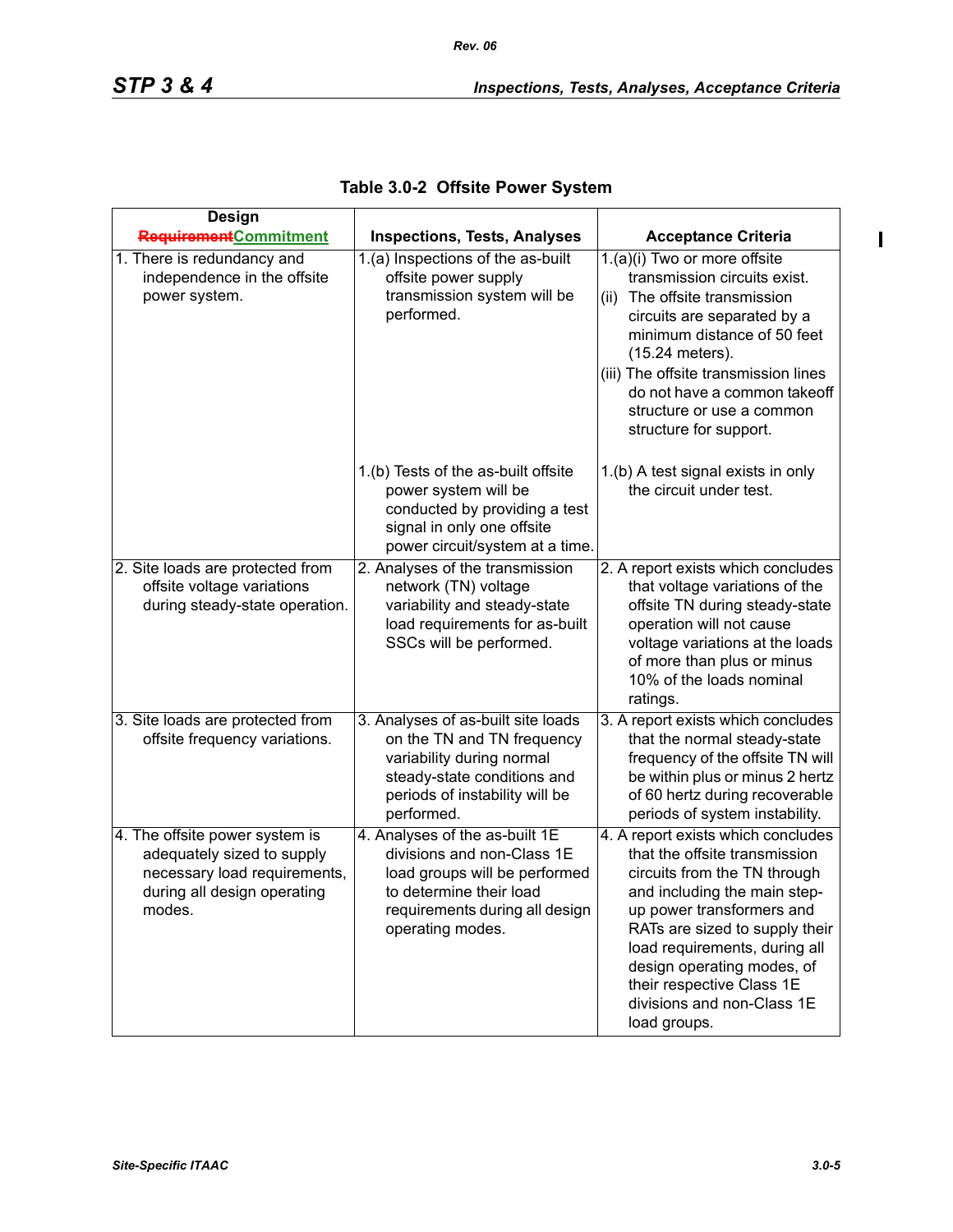| <b>Design</b>                                                                                                                                                     |                                                                                                                                                                                             |                                                                                                                                                                                                               |
|-------------------------------------------------------------------------------------------------------------------------------------------------------------------|---------------------------------------------------------------------------------------------------------------------------------------------------------------------------------------------|---------------------------------------------------------------------------------------------------------------------------------------------------------------------------------------------------------------|
| RequirementCommitment                                                                                                                                             | <b>Inspections, Tests, Analyses</b>                                                                                                                                                         | <b>Acceptance Criteria</b>                                                                                                                                                                                    |
| 5. The impedance of the offsite<br>power system shall be<br>compatible with the<br>interrupting capability of the<br>plants circuit interrupting<br>devices.      | 5. Analyses of the impedance of<br>the as-built main step-up<br>transformer and RATs will be<br>performed.                                                                                  | 5. A report exists which concludes<br>that the impedance of the<br>main step-up transformer and<br>RATs are compatible with the<br>interrupting capability of the<br>plant's circuit interrupting<br>devices. |
| 6. The offsite transmission power,<br>instrumentation and control<br>circuits for the preferred<br>power are independent from<br>the alternate power.             | 6. Tests of the as-built offsite<br>power, instrumentation, and<br>control system will be<br>conducted by providing a test<br>signal in only one offsite<br>power circuit/system at a time. | 6. A test signal exists in only the<br>circuit under test.                                                                                                                                                    |
| 7. Instrumentation and control<br>system loads shall be<br>compatible with the capacity<br>and capability design<br>requirements of the<br>switchyard DC systems. | 7. Analyses of offsite power<br>control system and<br>instrumentation loads shall be<br>conducted.                                                                                          | 7. A report exists which concludes<br>that the offsite power control<br>system and instrumentation<br>loads are compatible with the<br>capacity and capability of the<br>switchyard DC systems.               |
| 8. Lightning protection and<br>grounding features are<br>provided for the offsite power<br>system.                                                                | 8. Inspections of the as-build<br>offsite power system will be<br>performed.                                                                                                                | 8. Lightning protection and<br>grounding features exist for the<br>offsite power system.                                                                                                                      |
| 9. Measured ground resistance<br>will be one ohm or less.                                                                                                         | 9. Perform tests of ground<br>resistance measurements of the<br>offsite power system (switchyard).                                                                                          | 9. Ground resistance values are<br>one ohm or less.                                                                                                                                                           |

|  |  |  |  | Table 3.0-2 Offsite Power System |
|--|--|--|--|----------------------------------|
|--|--|--|--|----------------------------------|

## **Table 3.0-3 Makeup Water Preparation (MWP) System**

| Design<br><b>Requirement</b> Commitment                                                               | <b>Inspections, Tests, Analyses</b>                                                                                                           | <b>Acceptance Criteria</b>                                                                          |
|-------------------------------------------------------------------------------------------------------|-----------------------------------------------------------------------------------------------------------------------------------------------|-----------------------------------------------------------------------------------------------------|
| $\frac{4}{5}$ The MWP System supplies<br>makeup water to the Makeup<br>Water (Purified) (MUWP) System | $\frac{4}{1}$ Inspections of the as-built<br>portion of the MWP system that<br>supplies makeup water to the<br>MUWP System will be performed. | $\frac{4}{1}$ The as-built MWP System has<br>features to supply makeup water<br>to the MUWP System. |

## **Table 3.0-4 Potable and Sanitary Water System**

| Design<br><b>Requirement</b> Commitment | <b>Inspections, Tests, Analyses</b> | <b>Acceptance Criteria</b> |
|-----------------------------------------|-------------------------------------|----------------------------|
| No entry for this system.               |                                     |                            |

 $\mathbf{l}$ 

I  $\blacksquare$ 

 $\mathbf{I}$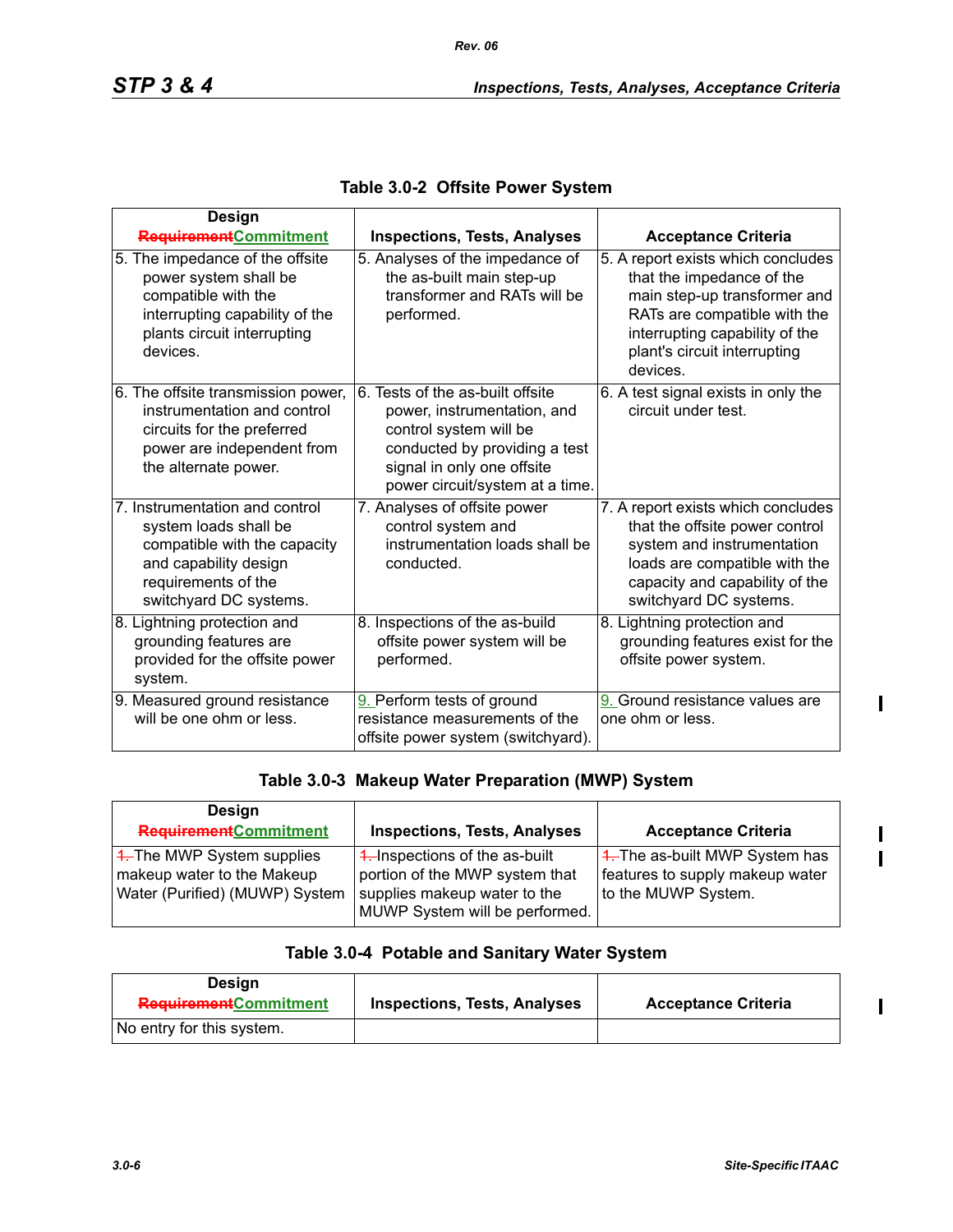| Table 3.0-5 Reactor Service Water System (RSW) |  |  |  |  |  |
|------------------------------------------------|--|--|--|--|--|
|------------------------------------------------|--|--|--|--|--|

| <b>Design</b>                                                                                                                                                     |                                                                                                                                     |                                                                                                                                                                                                      |
|-------------------------------------------------------------------------------------------------------------------------------------------------------------------|-------------------------------------------------------------------------------------------------------------------------------------|------------------------------------------------------------------------------------------------------------------------------------------------------------------------------------------------------|
| <b>Requirement</b> Commitment                                                                                                                                     | <b>Inspections, Tests, Analyses</b>                                                                                                 | <b>Acceptance Criteria</b>                                                                                                                                                                           |
| 1. The basic configuration of the<br>site-specific RSW is as shown<br>on Figure 3.0-1.                                                                            | 1. Inspections of the as-built<br>system will be conducted.                                                                         | 1. The as-built RSW conforms<br>with the basic configuration<br>shown on Figure 3.0-1.                                                                                                               |
| 2. Each division is sized to prevent<br>flooding greater than 5 meters<br>above the floor level in each<br>RCW heat exchanger room.                               | 2.(a) Tests of the RSW water level<br>switches will be performed<br>using simulated signals.                                        | 2.(a) Upon receipt of the simulated<br>signal, the level switches<br>actuate which close the valves<br>and stop the pumps.                                                                           |
|                                                                                                                                                                   | 2.(b) An analysis of the flooding of<br>each RSW division will be<br>performed.                                                     | $(2.(b)$ A report exists which<br>concludes the internal flooding<br>will not exceed 5 meters in<br>each RCW heat exchanger<br>room.                                                                 |
| 3.(a) Active safety-related SSCs<br>within the RSW shall have<br>three divisions powered by<br>their respective Class 1E<br>divisions.                            | 3.(a) Test will be performed on the<br>RSW system by providing a<br>test signal to only one Class<br>1E division at a time.         | 3.(a) The test signal exists in only<br>the Class 1E division under<br>test in the RSW system.                                                                                                       |
| 3.(b) Each division shall be<br>physically separated.                                                                                                             | 3.(b) Inspections of the as-built<br>RSW mechanical<br>configuration shall be<br>performed.                                         | 3.(b) Each mechanical division of<br>the RSW system is physically<br>separated from other<br>mechanical divisions of the<br>RSW system by a structural<br>boundary with a three-hour fire<br>rating. |
| 3.(c) Each division shall be<br>electrically independent of the<br>other divisions.                                                                               | 3.(c) Inspections of the as-built<br>RSW electrical system<br>components shall be<br>performed.                                     | 3.(c) Electrical isolation exists<br>between Class 1E divisions.                                                                                                                                     |
| 3.(d) Each division shall be<br>capable of removing the<br>design basis heat load of the<br>RSW heat exchangers in that<br>division.                              | 3.(d) An analysis will be performed<br>of the heat removal capability<br>of each RSW division.                                      | 3.(d) A report exists which<br>concludes that each RSW<br>division can remove the<br>design basis heat load as<br>specified in Section 2.11.3 of<br>Tier 1 of the reference ABWR<br>DCD.             |
| 3.(e) Interdivisional flood control<br>shall be provided to preclude<br>flooding in more than one<br>division.                                                    | 3.(e) An inspection will be<br>performed of the structural<br>features separating the RSW<br>divisions.                             | 3.(e) The RSW divisions are<br>separated by walls and water-<br>tight doors.                                                                                                                         |
| 4. On a LOCA and/or LOPP<br>signal, any closed valves for<br>standby heat exchangers are<br>automatically opened and the<br>standby pumps automatically<br>start. | 4. Using simulated LOCA and/or<br>LOPP signals, tests will be<br>performed on standby heat<br>exchanger inlet and outlet<br>valves. | 4. Upon receipt of simulated<br>LOCA and/or LOPP signals,<br>the standby heat exchanger<br>inlet and outlet valves open.<br>The standby pumps start.                                                 |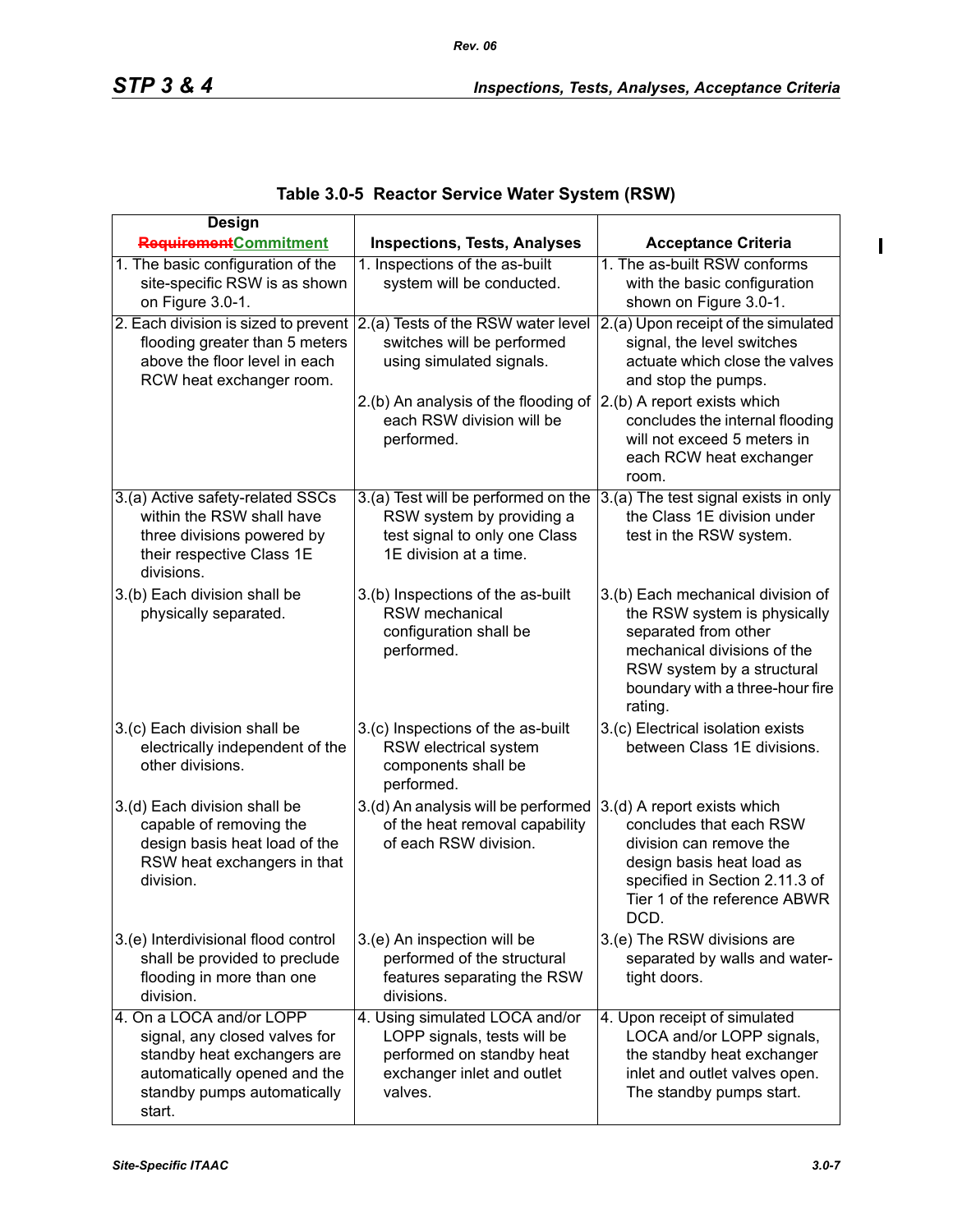|  | Table 3.0-5 Reactor Service Water System (RSW) (Continued) |  |  |  |
|--|------------------------------------------------------------|--|--|--|
|--|------------------------------------------------------------|--|--|--|

| <b>Design</b>                        |                                                                      |                                       |
|--------------------------------------|----------------------------------------------------------------------|---------------------------------------|
| <b>Requirement</b> Commitment        | <b>Inspections, Tests, Analyses</b>                                  | <b>Acceptance Criteria</b>            |
| 5.(a) For Reactor Service Water      | 5.(a) Inspections will be performed                                  | 5.(a) For RSW System Divisions        |
| (RSW) System Divisions A, B, and     | on the MCR displays and controls                                     | A, B, and C as shown on Figure        |
| C as shown on Figure 3.0-1,          | for the RSW System.                                                  | 3.0-1, displays and controls for      |
| displays and controls for pumps.     |                                                                      | pumps, fans and valves, and           |
| fans and valves, and displays for    |                                                                      | displays for strainer differential    |
| strainer differential pressure, are  |                                                                      | pressure, exist in the MCR.           |
| provided in the main control room    |                                                                      |                                       |
| $(MCR)$ .                            |                                                                      |                                       |
|                                      | 5.(b) For RSW System Divisions A 5.(b) Inspections will be performed | 5.(b) For RSW System Divisions A      |
| and B as shown on Figure 3.0-1,      | on the RSS displays and controls                                     | and B as shown on Figure 3.0-1,       |
| displays and controls for pumps.     | for the RSW System.                                                  | displays and controls for pumps,      |
| fans and valves and displays for     |                                                                      | fans and valves and displays for      |
| strainer differential pressure, are  |                                                                      | strainer differential pressure, exist |
| provided on the Remote               |                                                                      | on the RSS control panel.             |
| <b>Shutdown System (RSS) control</b> |                                                                      |                                       |
| panel.                               |                                                                      |                                       |
| 6. The RSW pumps have                | 6. Inspections, tests and analyses                                   | 6. The available NPSH exceeds         |
| sufficient NPSH available at         | will be performed upon the                                           | the NPSH required by the              |
| the pumps.                           | as-built system. NPSH tests of                                       | pumps.                                |
|                                      | the pumps will be performed in                                       |                                       |
|                                      | a test facility. The analyses will                                   |                                       |
|                                      | consider the effects of:                                             |                                       |
|                                      | - Pressure losses for pump inlet                                     |                                       |
|                                      | piping and components.                                               |                                       |
|                                      | - Suction from the UHS basin with                                    |                                       |
|                                      | water level at the minimum                                           |                                       |
|                                      | value.                                                               |                                       |
|                                      | - Maximum pressure drop                                              |                                       |
|                                      | through the perforated plate                                         |                                       |
|                                      | installed above the suction line                                     |                                       |
|                                      | intake.                                                              |                                       |
|                                      | - Design basis fluid temperature<br>$(35^{\circ}C)$ .                |                                       |
|                                      | - UHS basin and corresponding                                        |                                       |
|                                      | return to the cooling towers at                                      |                                       |
|                                      | atmospheric pressure.                                                |                                       |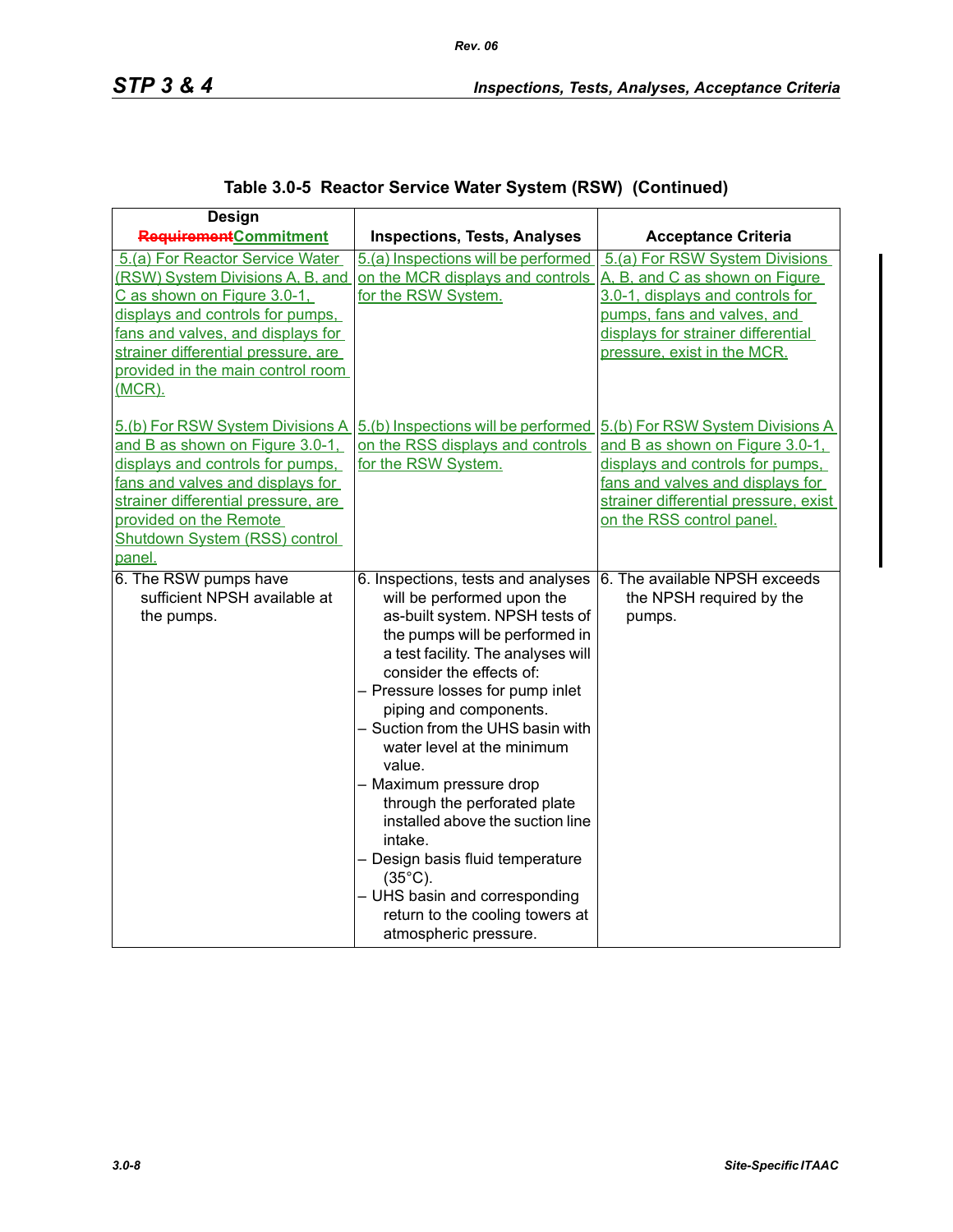| <b>Design</b>                                                                                                                                                                                                                                                                                                                                                                                                                                                                                                                                                                                                                         |                                                                                                                                                                                                                 |                                                                                                                                                                                                                                                                                                                                                                                                                                   |
|---------------------------------------------------------------------------------------------------------------------------------------------------------------------------------------------------------------------------------------------------------------------------------------------------------------------------------------------------------------------------------------------------------------------------------------------------------------------------------------------------------------------------------------------------------------------------------------------------------------------------------------|-----------------------------------------------------------------------------------------------------------------------------------------------------------------------------------------------------------------|-----------------------------------------------------------------------------------------------------------------------------------------------------------------------------------------------------------------------------------------------------------------------------------------------------------------------------------------------------------------------------------------------------------------------------------|
| <b>Requirement</b> Commitment                                                                                                                                                                                                                                                                                                                                                                                                                                                                                                                                                                                                         | <b>Inspections, Tests, Analyses</b>                                                                                                                                                                             | <b>Acceptance Criteria</b>                                                                                                                                                                                                                                                                                                                                                                                                        |
| 7. For each division of RSW the-<br>heat exchanger inlet and<br>outlet valves close, RSW<br>System Divisions A, B, and C<br>as shown on Figure 3.0-1, the<br>pumps trip, and the isolation<br>valves close upon receipt of a<br>signal indicating Control<br><b>Building or RSW Pump House</b><br>flooding in that division.                                                                                                                                                                                                                                                                                                          | 7. Using simulated signals, tests<br>will be performed on the RSW<br>System pumps and valves by<br>providing a test signal in only<br>one Class 1E division at a<br>time.                                       | 7. The heat exchanger inlet and<br>outlet valves close, For RSW<br>System Division A, B, and C<br>as shown on Figure 3.0-1, the<br>pumps trip, and the isolation<br>valves close, and alarms are<br>received in the MCR upon<br>receipt of a signal indicating<br><b>Control Building or RSW</b><br><b>Pump House flooding in that</b><br>division-of has reached the-<br>appropriate level setpoint in-<br>the Control Building. |
| 8. The Reactor Service Water<br>Piping Tunnels are classified<br>as Seismic Category I. These<br>tunnels are designed and<br>constructed to accommodate<br>the dynamic and static loading<br>conditions associated with the<br>various loads and load<br>combinations which form the<br>structural design basis. The<br>structural design basis loads<br>are those associated with:<br>(1) Natural phenomena - wind,<br>floods, tornadoes (including<br>tornado missiles),<br>earthquakes, rain and snow.<br>(2) Internal events - floods, pipe<br>breaks and missiles.<br>(3) Normal plant operation - live<br>loads, dead loads and | 8.(a) A structural analysis will be<br>performed to reconcile as-built<br>data with the structural design<br>basis.<br>8.(b) An inspection of the Reactor<br>Service Water Piping Tunnels<br>will be performed. | 8.(a) A structural analysis report<br>exists which concludes that<br>the as-built Reactor Service<br>Water Piping Tunnels are able<br>to withstand the design basis<br>loads.<br>8.(b) The Reactor Service Water<br>Piping Tunnels have no<br>openings that would permit<br>external flooding from<br>penetrating the tunnels.                                                                                                    |
| temperature effects.<br>9. The RSW Piping Tunnel and<br>RSW Pump House are<br>protected against external<br>floods by having:<br>Tunnels below design<br>a.<br>basis flood level not<br>penetrating exterior walls<br>of the RSW Pump House<br>and Control Building.                                                                                                                                                                                                                                                                                                                                                                  | 9. Inspection of the as-built<br>structure will be conducted.                                                                                                                                                   | 9.<br>External walls below<br>a.<br>design basis flood level<br>are equal to or greater<br>than 0.6 m thick to prevent<br>groundwater seepage.                                                                                                                                                                                                                                                                                    |

## **Table 3.0-5 Reactor Service Water System (RSW) (Continued)**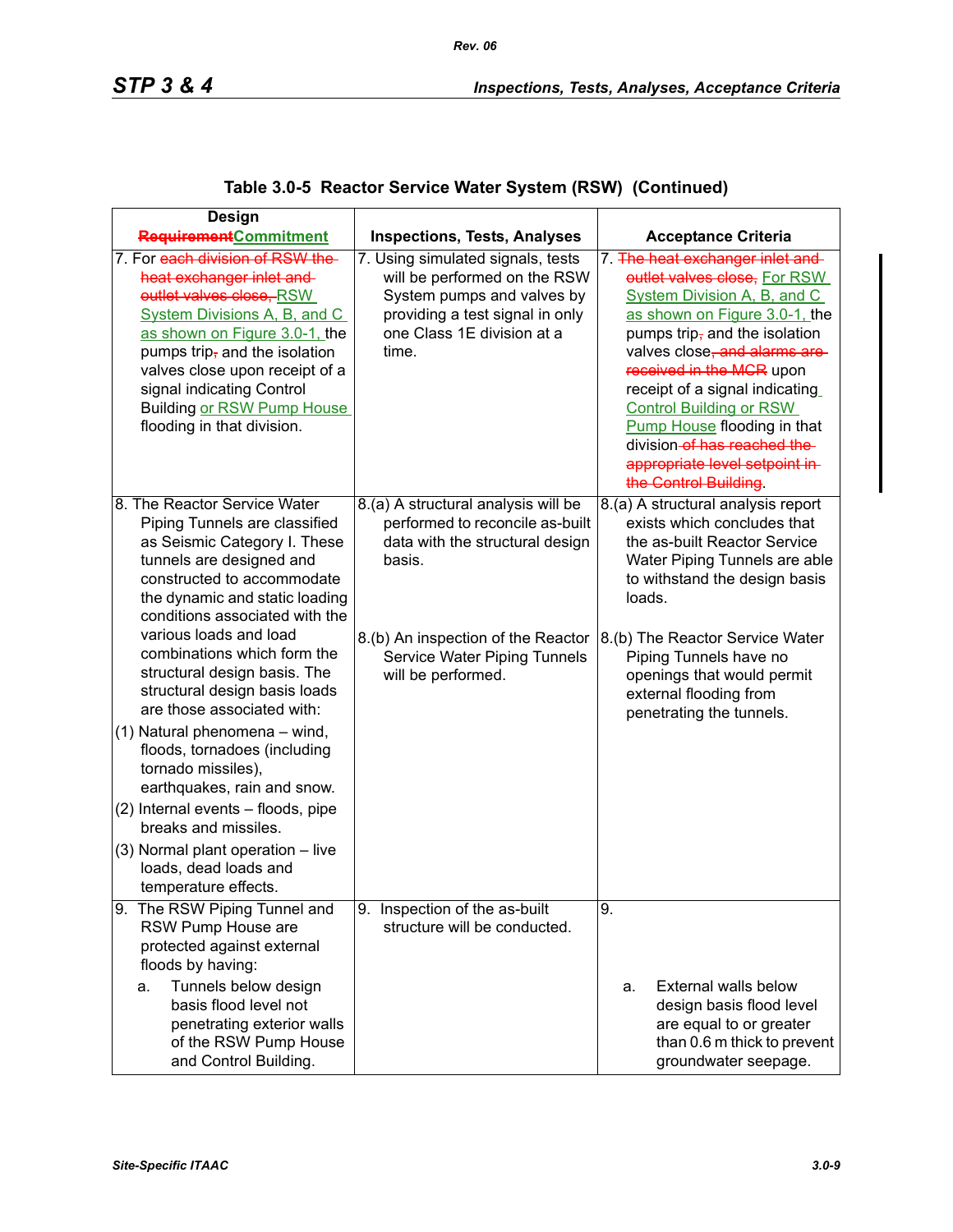| <b>Design</b>                                              |                                     |                                                                                                                                                                                                                  |
|------------------------------------------------------------|-------------------------------------|------------------------------------------------------------------------------------------------------------------------------------------------------------------------------------------------------------------|
| <b>Requirement</b> Commitment                              | <b>Inspections, Tests, Analyses</b> | <b>Acceptance Criteria</b>                                                                                                                                                                                       |
| Penetration seals with<br>b.<br>flood protection features. |                                     | Tunnels below design<br>basis flood level do not<br>penetrate exterior walls of<br>the RSW Pump House<br>and Control Building.<br>The penetration seals are<br>C.<br>provided with flood<br>protection features. |

#### **Table 3.0-6 Turbine Service Water System (TSW)**

| <b>Design</b><br><b>Requirement</b> Commitment | <b>Inspections, Tests, Analyses</b> | <b>Acceptance Criteria</b> |
|------------------------------------------------|-------------------------------------|----------------------------|
| No entry for this system.                      |                                     |                            |

#### **Table 3.0-7 Communication System**

| Design<br><b>Requirement</b> Commitment                                    | <b>Inspections, Tests, Analyses</b> | <b>Acceptance Criteria</b> |
|----------------------------------------------------------------------------|-------------------------------------|----------------------------|
| See COLA Part 9, Section 4.0,<br>Table 4.0-1, Emergency Planning<br>ITAAC. |                                     |                            |

#### **Table 3.0-8 Site Security**

| Design<br><b>Requirement</b> Commitment                                   | <b>Inspections, Tests, Analyses</b> | <b>Acceptance Criteria</b> |
|---------------------------------------------------------------------------|-------------------------------------|----------------------------|
| See COLA Part 9, Section 5.0,<br>Table 5.0-1, Physical Security<br>ITAAC. |                                     |                            |

#### **Table 3.0-9 Circulating Water System (CW)**

| Design                                                                                                                                                                                              |                                                                                                   |                                                                                                                                                                                                     |
|-----------------------------------------------------------------------------------------------------------------------------------------------------------------------------------------------------|---------------------------------------------------------------------------------------------------|-----------------------------------------------------------------------------------------------------------------------------------------------------------------------------------------------------|
| <b>Requirement</b> Commitment                                                                                                                                                                       | <b>Inspections, Tests, Analyses</b>                                                               | <b>Acceptance Criteria</b>                                                                                                                                                                          |
| $\frac{4}{1}$ . The circulating water system<br>pumps are tripped and the<br>discharge valves are closed in the<br>event of a system isolation signal<br>from the condenser area level<br>switches. | 4. Testing of the as-built CW<br>System will be performed using<br>simulated flood level signals. | $\frac{4}{1}$ . The circulating water system<br>pumps are tripped and the<br>discharge valves are closed in the<br>event of a system isolation signal<br>from the condenser area level<br>switches. |

 $\mathbf{l}$ 

 $\mathbf{I}$ 

 $\mathbf{I}$ 

I  $\overline{\phantom{a}}$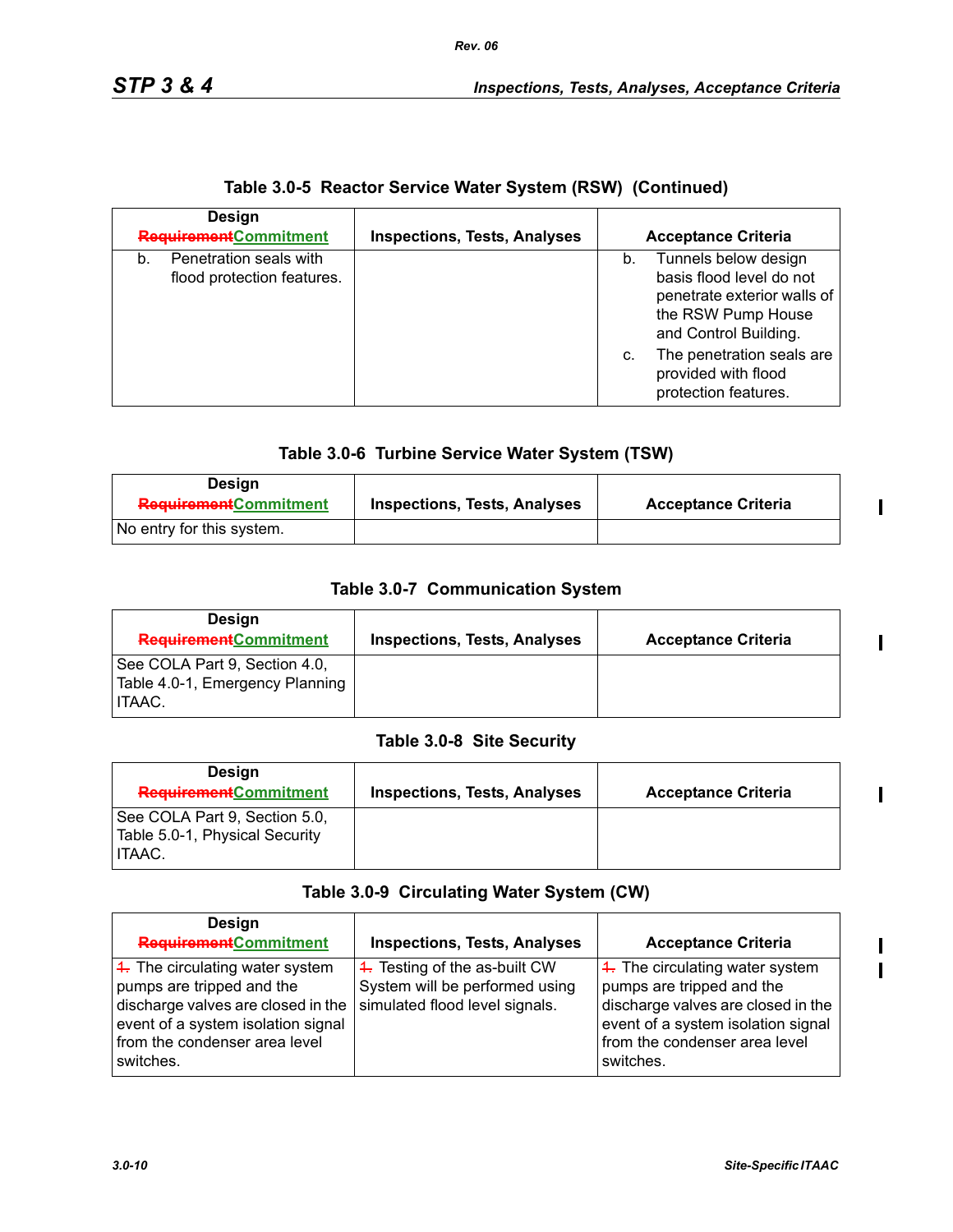## **Table 3.0-10 Heating, Ventilating and Air Conditioning System (HVAC)**

| Design<br><b>Requirement</b> Commitment | <b>Inspections, Tests, Analyses</b> | <b>Acceptance Criteria</b> |
|-----------------------------------------|-------------------------------------|----------------------------|
| No entry for this system.               |                                     |                            |

| <b>Design</b><br><b>Requirement</b> Commitment                                                                                 | <b>Inspections, Tests, Analyses</b>                                            | <b>Acceptance Criteria</b>                                                                                                                                                          |
|--------------------------------------------------------------------------------------------------------------------------------|--------------------------------------------------------------------------------|-------------------------------------------------------------------------------------------------------------------------------------------------------------------------------------|
| 1. Backfill under Category 1<br>structures is installed to meet<br>a minimum of 95 percent of<br>the Modified Proctor density. | 1. Testing will be performed<br>during placement of the<br>backfill materials. | 1. A report exists that concludes<br>the installed backfill material<br>under Seismic Category I<br>structures meets a minimum<br>of 95 percent of the Modified<br>Proctor density. |

 $\blacksquare$ 

 $\mathbf{l}$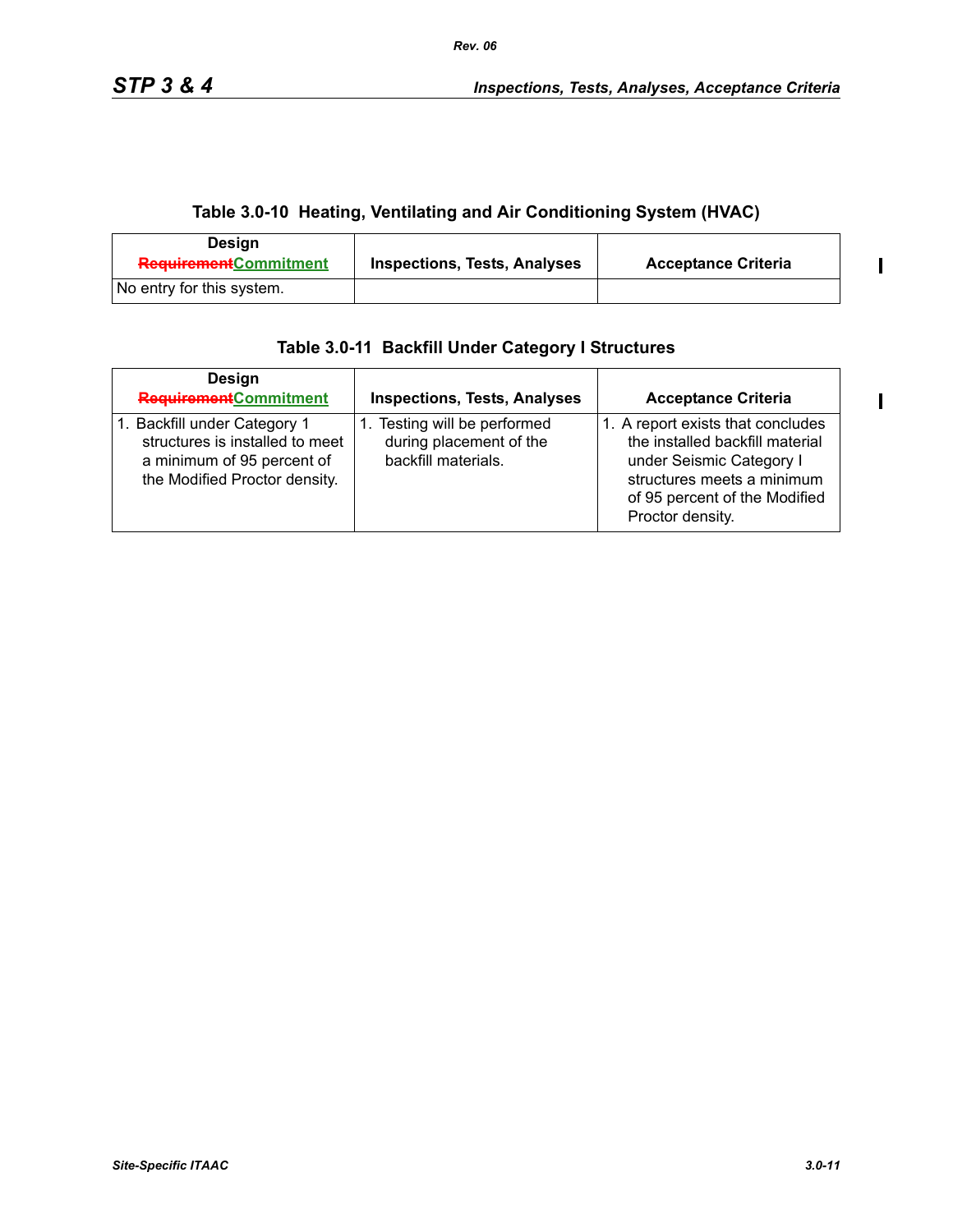| Design<br>RequirementCommitment                                                                                                                    | <b>Inspections, Tests, Analyses</b>                                                                                                                                                                                                                                                                                                                                                   | <b>Acceptance Criteria</b>                                                                                                                                                                                                                                                                                                                                                                                                   |
|----------------------------------------------------------------------------------------------------------------------------------------------------|---------------------------------------------------------------------------------------------------------------------------------------------------------------------------------------------------------------------------------------------------------------------------------------------------------------------------------------------------------------------------------------|------------------------------------------------------------------------------------------------------------------------------------------------------------------------------------------------------------------------------------------------------------------------------------------------------------------------------------------------------------------------------------------------------------------------------|
| 2. The shear wave velocity of<br>backfill under Seismic<br>Category I structures meets<br>the value used in the site-<br>specific design analyses. | 2. Field measurements and<br>analyses of shear wave<br>velocity in backfill will be<br>performed when backfill<br>placement is at approximately<br>the elevations corresponding<br>to: (1) half the backfill<br>thickness to be placed below<br>the foundation level, (2) the<br>foundation depth (i.e., base of<br>concrete fill), and (3) the finish<br>grade around the structure. | 2. An engineering report exists<br>that concludes that the shear<br>wave velocity within the<br>backfill material placed under<br>Seismic Category I structures<br>at their foundation depth and<br>below is greater than or equal<br>to 600 feet/second for the<br><b>RSW Tunnels and Diesel</b><br>Generator Fuel Oil Storage<br>Vaults and 470 feet/second<br>for the Diesel Generator Fuel<br>Oil Storage Vault Tunnels. |

# **Table 3.0-11 Backfill Under Category I Structures**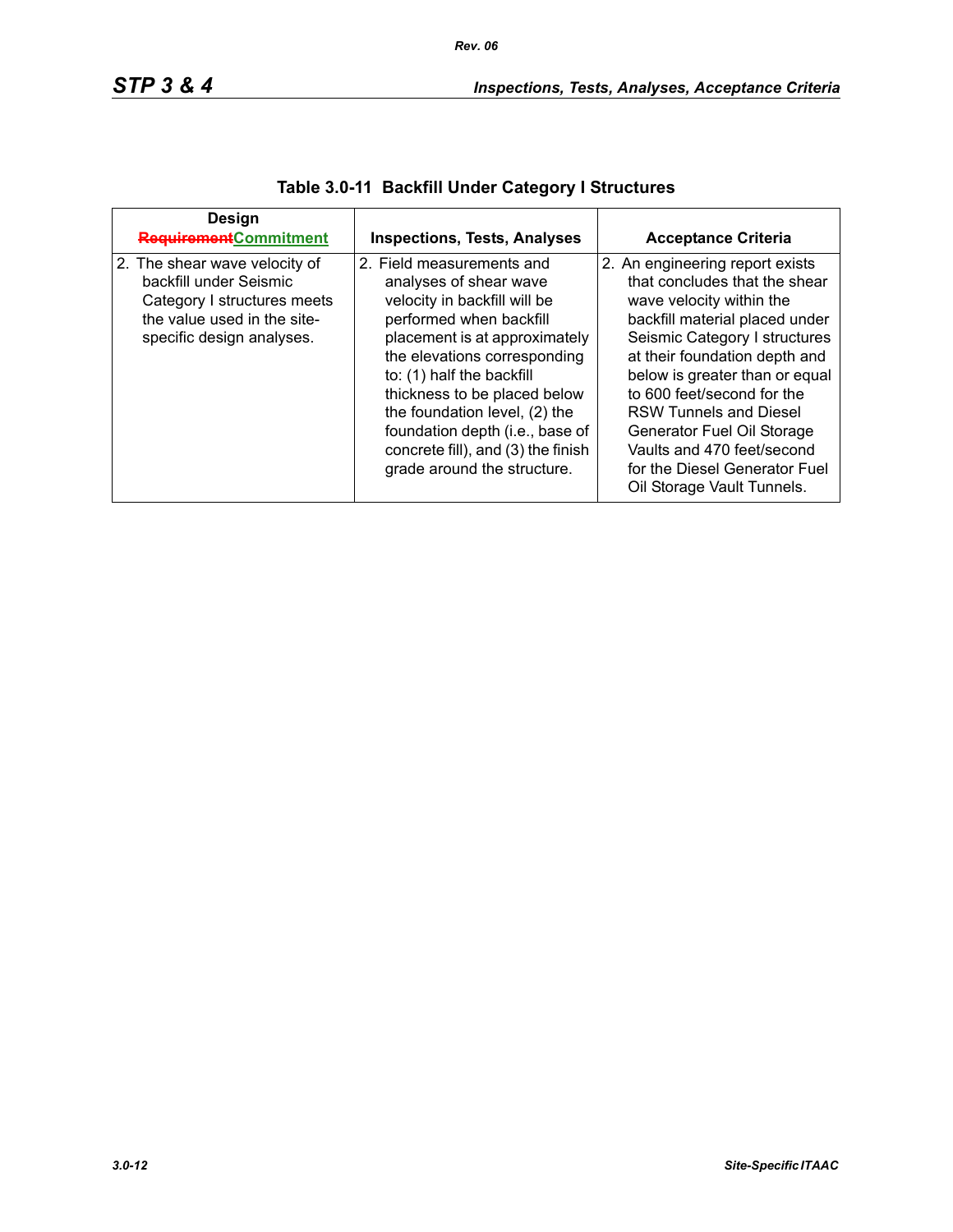| <b>Design</b>                                                                                                                                                    |                                                                                                                                                                                                                                                              |                                                                                                                                                                                                                                                                                                                                         |
|------------------------------------------------------------------------------------------------------------------------------------------------------------------|--------------------------------------------------------------------------------------------------------------------------------------------------------------------------------------------------------------------------------------------------------------|-----------------------------------------------------------------------------------------------------------------------------------------------------------------------------------------------------------------------------------------------------------------------------------------------------------------------------------------|
| RequirementCommitment                                                                                                                                            | <b>Inspections, Tests, Analyses</b>                                                                                                                                                                                                                          | <b>Acceptance Criteria</b>                                                                                                                                                                                                                                                                                                              |
| 3. The engineering properties of<br>backfill to be used under<br>Seismic Category I structures<br>bound the values used in the<br>site-specific design analyses. | 3. Laboratory tests, field<br>measurements and analyses<br>of engineering properties of<br>the backfill will be performed.<br>These tests will include:<br>Test:<br><b>Grain Size Distribution</b><br>Frequency:<br>1 per material type per borrow<br>source | 3. An engineering report exists<br>that concludes that the<br>engineering properties of<br>backfill to be used under<br>Seismic Category I structures<br>(unit weight, phi angle, shear<br>strength, shear modulus,<br>shear modulus degradation<br>and damping ratio) meet the<br>values used in the<br>site-specific design analyses. |
|                                                                                                                                                                  | Test:<br><b>Specific Gravity</b><br>Frequency:<br>1 per material type per borrow<br>source                                                                                                                                                                   |                                                                                                                                                                                                                                                                                                                                         |
|                                                                                                                                                                  | Test:<br><b>Modified Proctor</b><br>Frequency:<br>1 per material type per borrow<br>source                                                                                                                                                                   |                                                                                                                                                                                                                                                                                                                                         |
|                                                                                                                                                                  | Test:<br><b>Drained Triaxial Shear</b><br>Frequency:<br>1 per material type per borrow<br>source                                                                                                                                                             |                                                                                                                                                                                                                                                                                                                                         |
|                                                                                                                                                                  | Test:<br>Consolidation<br>Frequency:<br>1 per material type per borrow<br>source                                                                                                                                                                             |                                                                                                                                                                                                                                                                                                                                         |
|                                                                                                                                                                  | Test:<br><b>Resonant Column/Torsional</b><br>Shear<br>Frequency:<br>1 per material type per borrow<br>source                                                                                                                                                 |                                                                                                                                                                                                                                                                                                                                         |

# **Table 3.0-11 Backfill Under Category I Structures**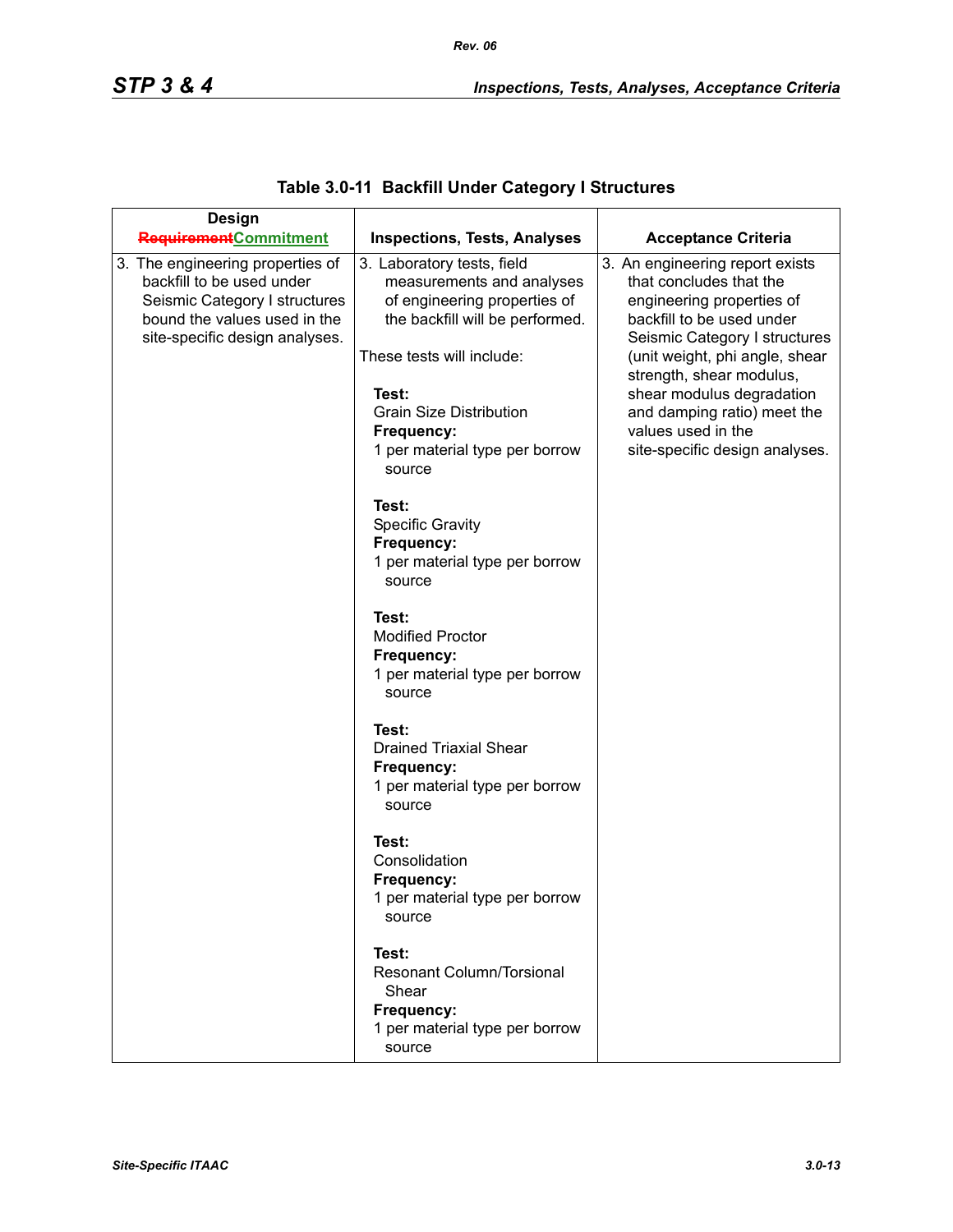$\mathbf{I}$ 

|  |  | Table 3.0-12  Breathing Air System (BA) |  |
|--|--|-----------------------------------------|--|
|--|--|-----------------------------------------|--|

| <b>Design</b><br><b>Requirement</b> Commitment                                                                                                                         | <b>Inspections, Tests, Analyses</b>                                                                                                            | <b>Acceptance Criteria</b>                                                                                                                              |
|------------------------------------------------------------------------------------------------------------------------------------------------------------------------|------------------------------------------------------------------------------------------------------------------------------------------------|---------------------------------------------------------------------------------------------------------------------------------------------------------|
| 1. The basic configuration of the<br>BAS is as shown on Figure<br>$3.0 - 2.$                                                                                           | 1. Inspections of the as-built<br>system will be conducted.                                                                                    | 1. The as-built BAS conforms with<br>the basic configuration shown<br>on Figure 3.0-2.                                                                  |
| 2. The ASME Code components<br>of the BA System retain their<br>pressure boundary integrity<br>under internal pressures that<br>will be experienced during<br>service. | 2. A pressure test will be<br>conducted on those Code<br>components of the BA<br>System required to be<br>pressure tested by the ASME<br>Code. | 2. The results of the pressure test<br>of the ASME Code<br>components of the BA<br>System conform with the<br>requirements in ASME Code<br>Section III. |

#### **Table 3.0-13 Waterproofing Membrane**

| <b>Design Commitment</b>                                                                                                                                                                   | <b>Inspections, Tests, Analyses</b>                                                                                                                                                                                                                                                                                           | <b>Acceptance Criteria</b>                                                                                                                                                                                        |
|--------------------------------------------------------------------------------------------------------------------------------------------------------------------------------------------|-------------------------------------------------------------------------------------------------------------------------------------------------------------------------------------------------------------------------------------------------------------------------------------------------------------------------------|-------------------------------------------------------------------------------------------------------------------------------------------------------------------------------------------------------------------|
| The static friction coefficient to<br>resist sliding meets the required-<br>friction coefficient to prevent<br>slidingbeneath the basemat of<br>Category I structures is at least<br>0.75. | Type testing will be performed on<br>a membrane of the material and<br>thickness specified for the<br>waterproof system to determine<br>the minimum static coefficient of<br>friction of the type of material<br>used in the<br>mudmat-waterproofing-mudmat<br>interface beneath the basemats<br>of the Category I structures | A report exists and documents<br>that the waterproof system<br>(mudmat-waterproofing-mudmat<br>interface) has a coefficient of<br>static friction of at least 0.75 to<br>support the analysis against<br>sliding. |

# **Table 3.0-14 Design Reports for ASME Class 1, 2, and 3 Components**

| <b>Design Commitment</b>                                                                                                                           | <b>Inspections, Tests, Analyses</b>                                                                      | <b>Acceptance Criteria</b>                                                                                                                                                                                                                                                                                                                                                                                                                                   |
|----------------------------------------------------------------------------------------------------------------------------------------------------|----------------------------------------------------------------------------------------------------------|--------------------------------------------------------------------------------------------------------------------------------------------------------------------------------------------------------------------------------------------------------------------------------------------------------------------------------------------------------------------------------------------------------------------------------------------------------------|
| 1. ASME Class 1, 2 and 3<br>components are designed in<br>accordance with ASME Section III<br>requirements and seismic<br>Category I requirements. | 4. Inspections of ASME Code<br>Design Reports (NCA-3350) and<br>required documents will be<br>conducted. | 4. ASME Code Design Reports<br>(NCA-3350) (certified when<br>required by the ASME Code)<br>exist and conclude that the<br>design of each ASME Class 1, 2<br>and 3 component complies with<br>the requirements of the ASME<br>Code, Section III, including for<br>those stresses and loads related<br>to fatigue (including<br>environmental effects on fatigue<br>for Class 1 carbon steel piping),<br>thermal expansion, seismic, and<br>load combinations. |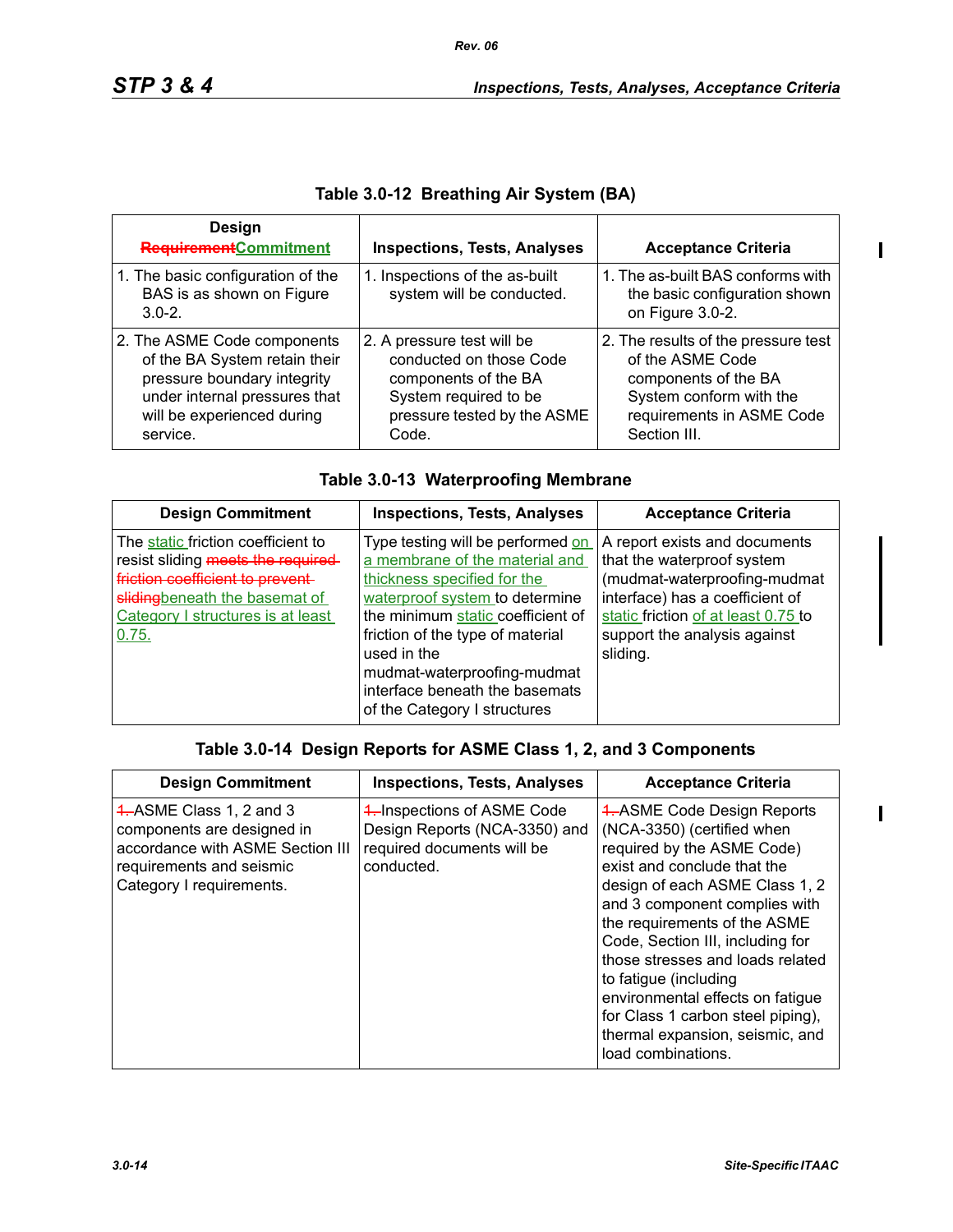| <b>Design Commitment</b>                                                                                                                      | <b>Inspections, Tests, Analyses</b>                                                                                                                                                                                                                                                                                                                                                                                                                                                                                                                                                                                                                                                                                                                                                                                        | <b>Acceptance Criteria</b>                                                                                                                                                                                                                                                   |
|-----------------------------------------------------------------------------------------------------------------------------------------------|----------------------------------------------------------------------------------------------------------------------------------------------------------------------------------------------------------------------------------------------------------------------------------------------------------------------------------------------------------------------------------------------------------------------------------------------------------------------------------------------------------------------------------------------------------------------------------------------------------------------------------------------------------------------------------------------------------------------------------------------------------------------------------------------------------------------------|------------------------------------------------------------------------------------------------------------------------------------------------------------------------------------------------------------------------------------------------------------------------------|
| Settlement of structures predicted<br>to occur after fuel load will be<br>accounted for in the analysis and<br>design of safety-related SSCs. | Field measurements of actual<br>settlement of Seismic Category I<br>structures and other structures,<br>the integrity of which could<br>potentially impact Seismic<br>Category I structures, will be<br>made at prescribed times<br>throughout the construction<br>process, including at the<br>conclusion of construction, prior<br>to the loading of fuel. These field<br>measurements will be compared<br>to the settlements predicted by<br>the construction sequence-based<br>time rate of settlement analyses.<br>The results of these comparisons<br>will be used to predict future<br>settlement that might occur over<br>the operating life of Units 3 and 4.<br>These predicted settlements will<br>be compared to the allowable<br>settlements associated with the<br>safe operation of safety-related<br>SSCs. | An engineering report exists that<br>concludes that future settlements<br>of structures after the loading of<br>fuel and throughout the<br>operational life of Units 3 and 4<br>will be no greater than those used<br>for the analysis and design of<br>safety-related SSCs. |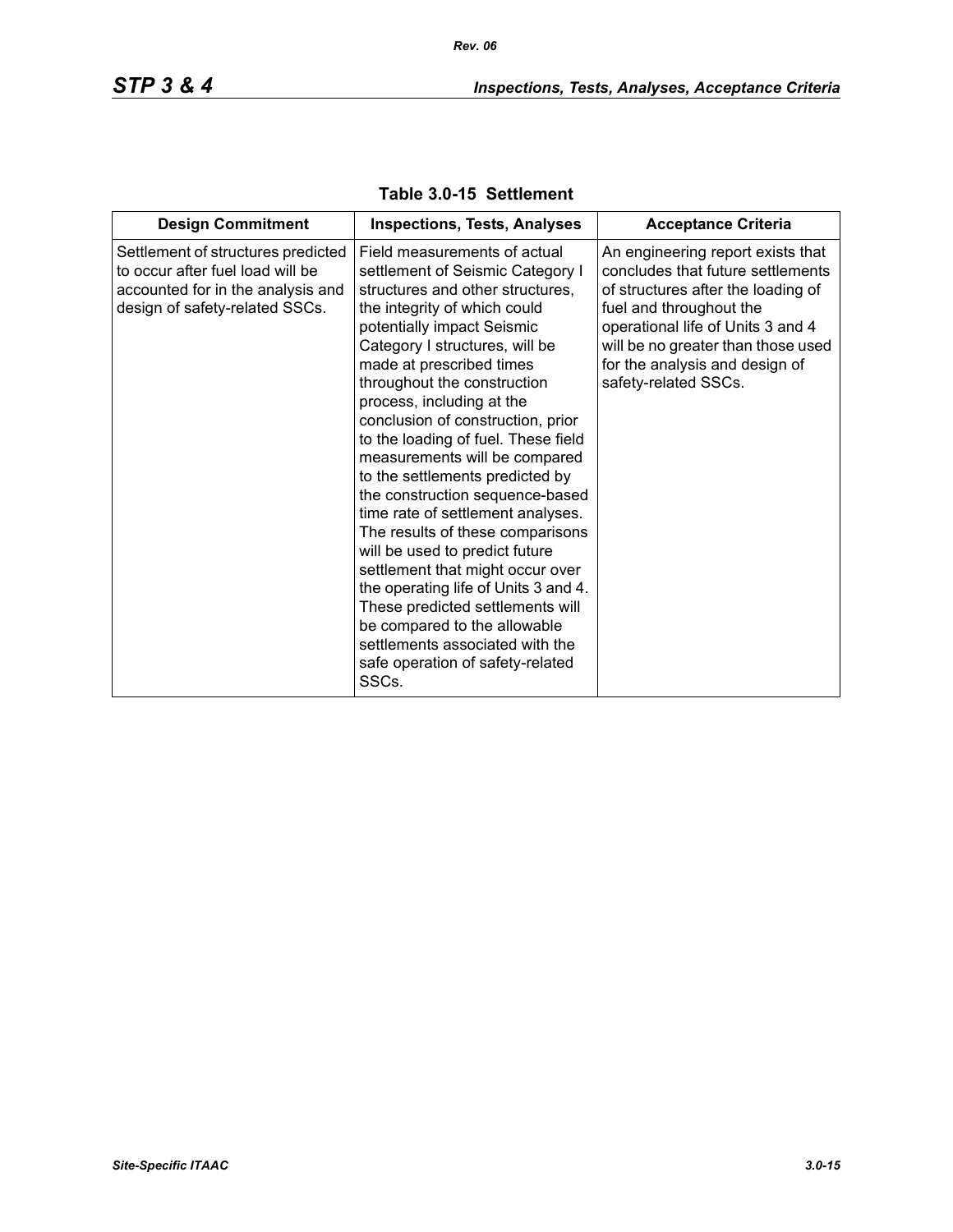$\begin{array}{c} \rule{0pt}{2.5ex} \rule{0pt}{2.5ex} \rule{0pt}{2.5ex} \rule{0pt}{2.5ex} \rule{0pt}{2.5ex} \rule{0pt}{2.5ex} \rule{0pt}{2.5ex} \rule{0pt}{2.5ex} \rule{0pt}{2.5ex} \rule{0pt}{2.5ex} \rule{0pt}{2.5ex} \rule{0pt}{2.5ex} \rule{0pt}{2.5ex} \rule{0pt}{2.5ex} \rule{0pt}{2.5ex} \rule{0pt}{2.5ex} \rule{0pt}{2.5ex} \rule{0pt}{2.5ex} \rule{0pt}{2.5ex} \rule{0$  $\mathbf{I}$ 

| Design<br><b>Requirement</b> Commitment                                                                                                                                                                                                                                                                                                                                                                           | <b>Inspections, Tests,</b><br><b>Analyses</b>                                                                                                                                                                                                                                                                                                                                                                                                    | <b>Acceptance Criteria</b>                                                                                                                                                                                                                                                                                                                                                                                                  |
|-------------------------------------------------------------------------------------------------------------------------------------------------------------------------------------------------------------------------------------------------------------------------------------------------------------------------------------------------------------------------------------------------------------------|--------------------------------------------------------------------------------------------------------------------------------------------------------------------------------------------------------------------------------------------------------------------------------------------------------------------------------------------------------------------------------------------------------------------------------------------------|-----------------------------------------------------------------------------------------------------------------------------------------------------------------------------------------------------------------------------------------------------------------------------------------------------------------------------------------------------------------------------------------------------------------------------|
| 4. Systems, structures, and<br>components, that are<br>required to be functional<br>during and following an SSE,<br>shall be protected against or<br>qualified to withstand the<br>dynamic and environmental<br>effects associated with<br>postulated failures in<br>Seismic Category I and NNS<br>piping systems. Each<br>postulated piping failure<br>shall be documented in the<br>Pipe Break Analysis Report. | 4. Inspections of the Pipe<br><b>Break Analysis Report will</b><br>be conducted. Pipe break<br>events involving high-energy<br>piping systems are analyzed<br>for the effects of pipe whip,<br>jet impingement, flooding,<br>room pressurization, and<br>other temperature effects.<br>Pipe break events involving<br>moderate-energy piping<br>systems are analyzed for<br>wetting from spray, flooding,<br>and other environmental<br>effects. | <b>4. A Pipe Break Analysis</b><br>Report exists for the as-<br>designed plant and<br>concludes that for each<br>postulated piping failure, the<br>reactor can be shut down<br>safely and maintained in a<br>safe, cold shutdown<br>condition without offsite<br>power. The report<br>documents the analysis to<br>determine where protection<br>features are necessary to<br>mitigate the consequences<br>of a pipe break. |

# **Table 3.0-16 Pipe Break Analysis Report for the As-designed Plant**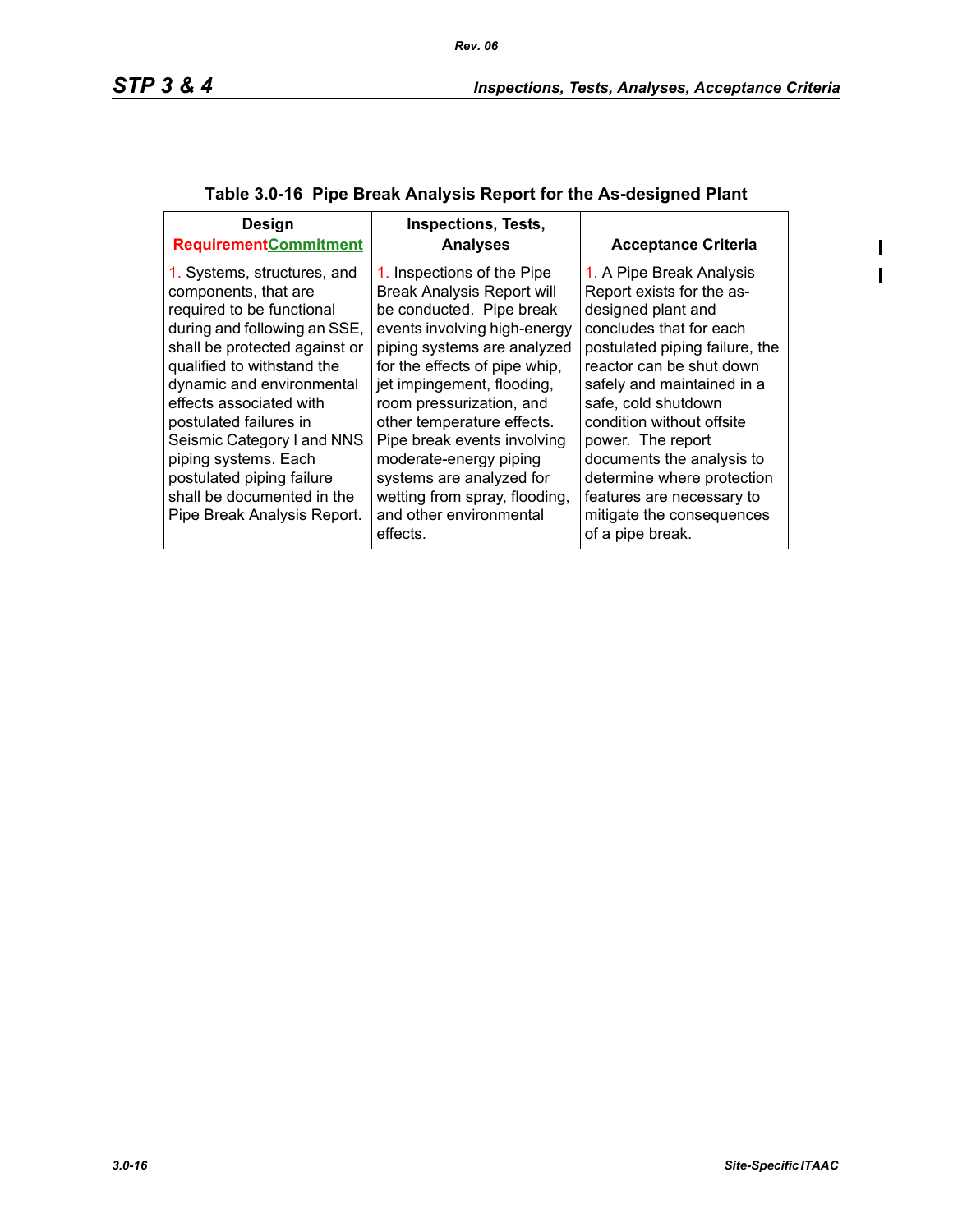| <b>Design</b><br>RequirementCommitment                                                                                                                                                                                                                                                                                                                                                                                                                                                                                                                                                                                                                                                                                                                                     | <b>Inspections, Tests,</b><br><b>Analyses</b>                                                                                                                                                                               | <b>Acceptance Criteria</b>                                                                                                                                                                                                                                                                                                                                    |
|----------------------------------------------------------------------------------------------------------------------------------------------------------------------------------------------------------------------------------------------------------------------------------------------------------------------------------------------------------------------------------------------------------------------------------------------------------------------------------------------------------------------------------------------------------------------------------------------------------------------------------------------------------------------------------------------------------------------------------------------------------------------------|-----------------------------------------------------------------------------------------------------------------------------------------------------------------------------------------------------------------------------|---------------------------------------------------------------------------------------------------------------------------------------------------------------------------------------------------------------------------------------------------------------------------------------------------------------------------------------------------------------|
| 1. (a) The Diesel Generator<br>Fuel Oil Storage Vaults are<br>classified as Seismic<br>Category I. These vaults are<br>designed and constructed to<br>accommodate the dynamic<br>and static loading conditions<br>associated with the various<br>loads and load<br>combinations which form<br>the structural design basis.<br>The loads are those<br>associated with:<br>i. Natural phenomena-wind,<br>floods, tornadoes (including<br>tornado missiles),<br>earthquakes, rain and snow.<br>ii. Internal events-floods,<br>pipe breaks and missiles.<br>iii. Normal plant<br>operation-live loads, dead<br>loads and temperature<br>effects.<br>1. (b) Any access opening in<br>the vaults below the flood<br>level will be protected from<br>external flooding with flood | 1. (a) A structural analysis<br>will be performed to<br>reconcile as built data with<br>the structural design basis<br>as defined in the Design<br>Requirement.<br>1. (b) An inspection of the<br>vaults will be performed. | 1. (a) A structural analysis<br>report exists which<br>concludes that the as-built<br>Diesel Generator Fuel Oil<br>Storage Vaults are able to<br>withstand the design basis<br>loads as defined in the<br>Design Requirement.<br>1. (b) The vaults have no<br>unprotected openings that<br>would permit external<br>flooding to penetrate into<br>the vaults. |

# **Table 3.0-17 Diesel Generator Fuel Oil Storage Vaults**

 $\mathbf{l}$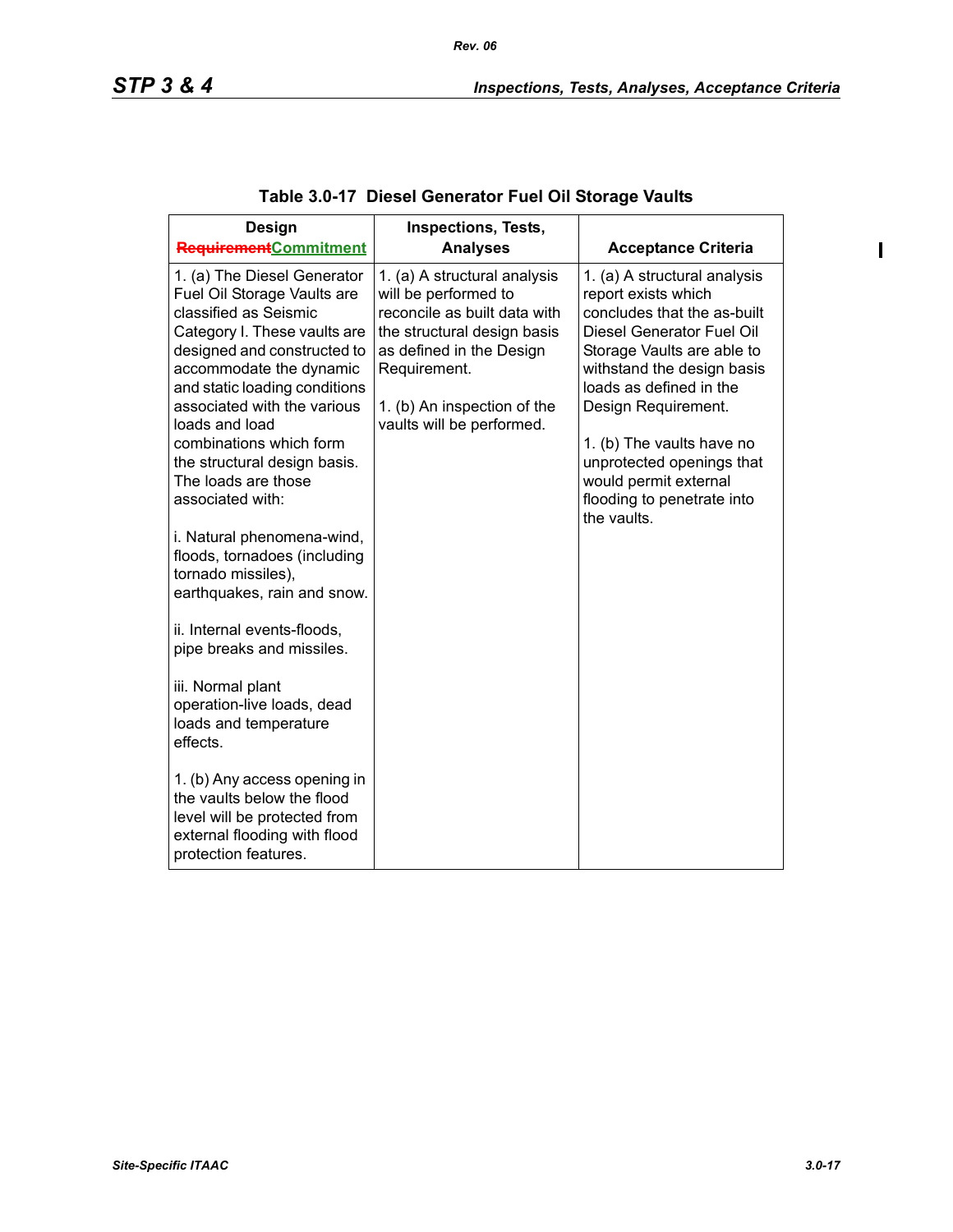$\mathsf{l}$ 

| <b>Design Commitment</b>                                                                                                               | <b>Inspections, Tests.</b><br><b>Analyses</b>                                                                                                                                | <b>Acceptance Criteria</b>                                                                                                                                                                            |
|----------------------------------------------------------------------------------------------------------------------------------------|------------------------------------------------------------------------------------------------------------------------------------------------------------------------------|-------------------------------------------------------------------------------------------------------------------------------------------------------------------------------------------------------|
| 1. For the dynamic analysis<br>of the Main Steam Lines<br>(MSL) in the Turbine<br>Building (TB), the dynamic<br>inputs are as follows: | 1. A dynamic analysis of the<br><b>TB</b> will be performed to<br>generate in-structure<br>response spectra which<br>are compared to the<br>following MSL dynamic<br>inputs: | 1. A report exists that<br>concludes that the TB<br>in-structure response<br>spectra for MSL dynamic<br>analysis are bounded by<br>the dynamic input<br>requirements for the MSL<br>dynamic analysis: |
| a. for locations on the                                                                                                                | a. for locations on the                                                                                                                                                      | a. for locations on the                                                                                                                                                                               |
| basemat, the amplified                                                                                                                 | basemat, the amplified                                                                                                                                                       | basemat, the amplified                                                                                                                                                                                |
| response spectra                                                                                                                       | response spectra                                                                                                                                                             | response spectra                                                                                                                                                                                      |
| (ARS) shall be two                                                                                                                     | (ARS) shall be two                                                                                                                                                           | (ARS) shall be two                                                                                                                                                                                    |
| times the ARS shown                                                                                                                    | times the ARS shown                                                                                                                                                          | times the ARS shown                                                                                                                                                                                   |
| in Tier 1 Figures 5.0a                                                                                                                 | in Tier 1 Figures 5.0a                                                                                                                                                       | in Tier 1 Figures 5.0a                                                                                                                                                                                |
| and 5.0b.                                                                                                                              | and 5.0b.                                                                                                                                                                    | and 5.0b.                                                                                                                                                                                             |
| b. for locations at either                                                                                                             | b. for locations at either                                                                                                                                                   | b. for locations at either                                                                                                                                                                            |
| the operating or turbine                                                                                                               | the operating or turbine                                                                                                                                                     | the operating or turbine                                                                                                                                                                              |
| deck level, the ARS                                                                                                                    | deck level, the ARS                                                                                                                                                          | deck level, the ARS                                                                                                                                                                                   |
| shall be the same as                                                                                                                   | shall be the same as                                                                                                                                                         | shall be the same as                                                                                                                                                                                  |
| used at the reactor                                                                                                                    | used at the reactor                                                                                                                                                          | used at the reactor                                                                                                                                                                                   |
| building end of the                                                                                                                    | building end of the                                                                                                                                                          | building end of the                                                                                                                                                                                   |
| main steam tunnel.                                                                                                                     | main steam tunnel.                                                                                                                                                           | main steam tunnel.                                                                                                                                                                                    |

## **Table 3.0-18 Main Steam Lines Dynamic Analysis**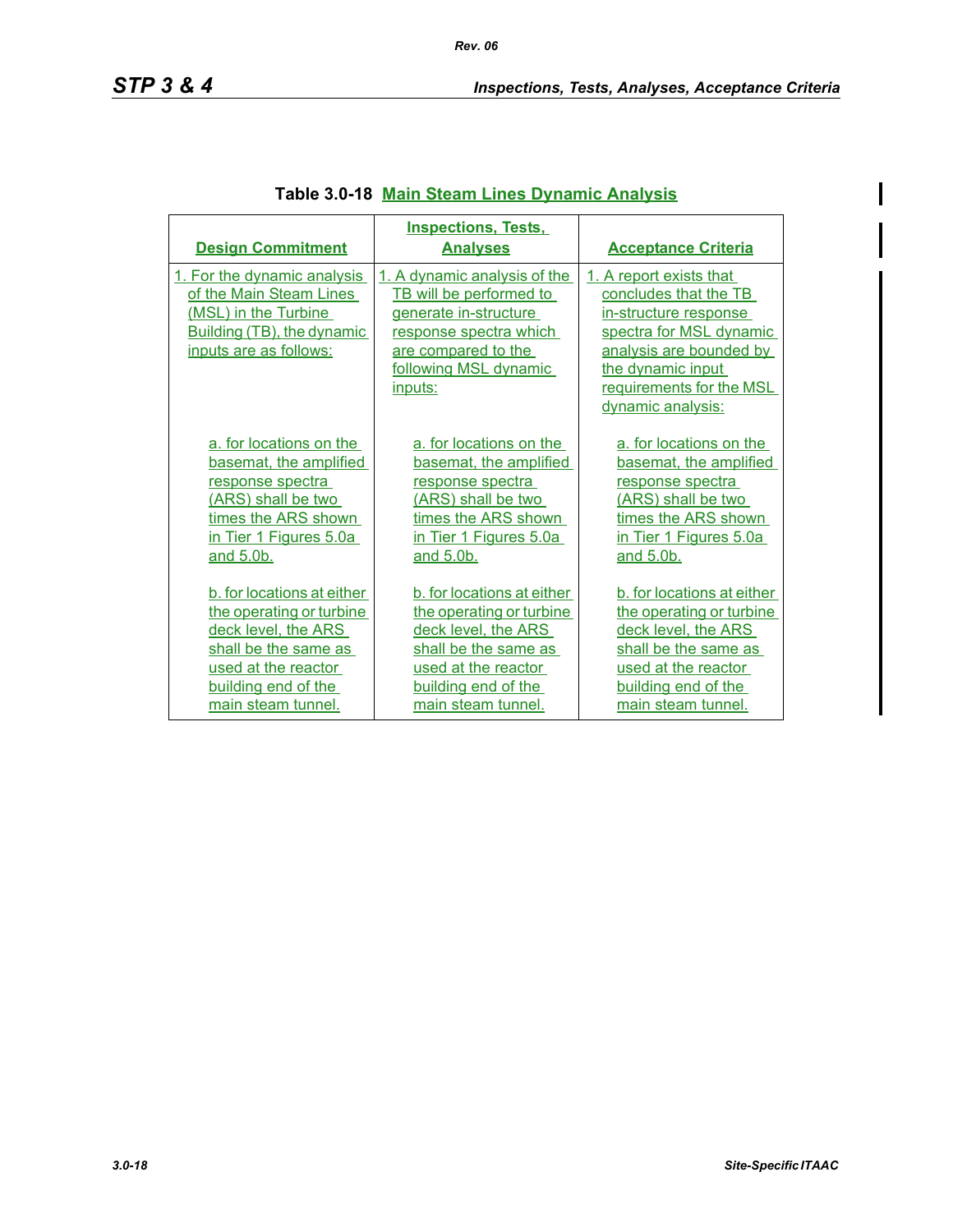| <b>Design Commitment</b>                                                                                                                                                                                                                  | <b>Inspections, Tests, Analyses</b>                                                                                                                       | <b>Acceptance Criteria</b>                                                                                                                                                                                                                                                                                                                                                                                                                                                                                                                                                                                                                                                                                                                                             |
|-------------------------------------------------------------------------------------------------------------------------------------------------------------------------------------------------------------------------------------------|-----------------------------------------------------------------------------------------------------------------------------------------------------------|------------------------------------------------------------------------------------------------------------------------------------------------------------------------------------------------------------------------------------------------------------------------------------------------------------------------------------------------------------------------------------------------------------------------------------------------------------------------------------------------------------------------------------------------------------------------------------------------------------------------------------------------------------------------------------------------------------------------------------------------------------------------|
| <b>Failure of non-Seismic</b><br>Category I SSCs located within<br>a Seismic Category I structure<br>will not impair the ability of the<br>Seismic Category I SSCs<br>within that structure to perform<br>their intended safety function. | a. A Seismic II/I Interaction<br>analysis will be performed.                                                                                              | a. A Seismic II/I Interaction<br>analysis report exists that<br>concludes that failure of<br>non-Seismic Category I SSCs<br>located within a Seismic<br>Category I structure will not<br>impair the ability of the<br><b>Seismic Category I SSCs</b><br>within that structure to perform<br>their intended safety function<br>by one of the following criteria:<br>• The failing non-Seismic<br>Category I SSC will not<br>strike the Seismic Category<br>ISSC.<br>. The intended safety function<br>of the Seismic Category I<br>SSC is not impaired as a<br>result of impact from the<br>non-Seismic Category I<br>SSC.<br>. The non-Seismic Category I<br>SSC is designed to prevent<br>its failure (i.e. maintain<br>structural integrity) under<br>SSE condition. |
|                                                                                                                                                                                                                                           | b. Inspection of as-built plant<br>will be performed to confirm<br>that the configuration is<br>consistent with the Seismic II/I<br>Interaction analysis. | b. As-built configuration is<br>consistent with the Seismic II/I<br>Interaction analysis.<br>Reconciliation of deviations<br>from the Seismic II/I<br>Interaction analysis has been<br>performed to conclude that<br>these deviations will not impair<br>the ability of the Seismic<br>Category I SSCs to perform<br>their intended safety function.                                                                                                                                                                                                                                                                                                                                                                                                                   |

## **Table 3.0-19 Seismic II/I Interaction**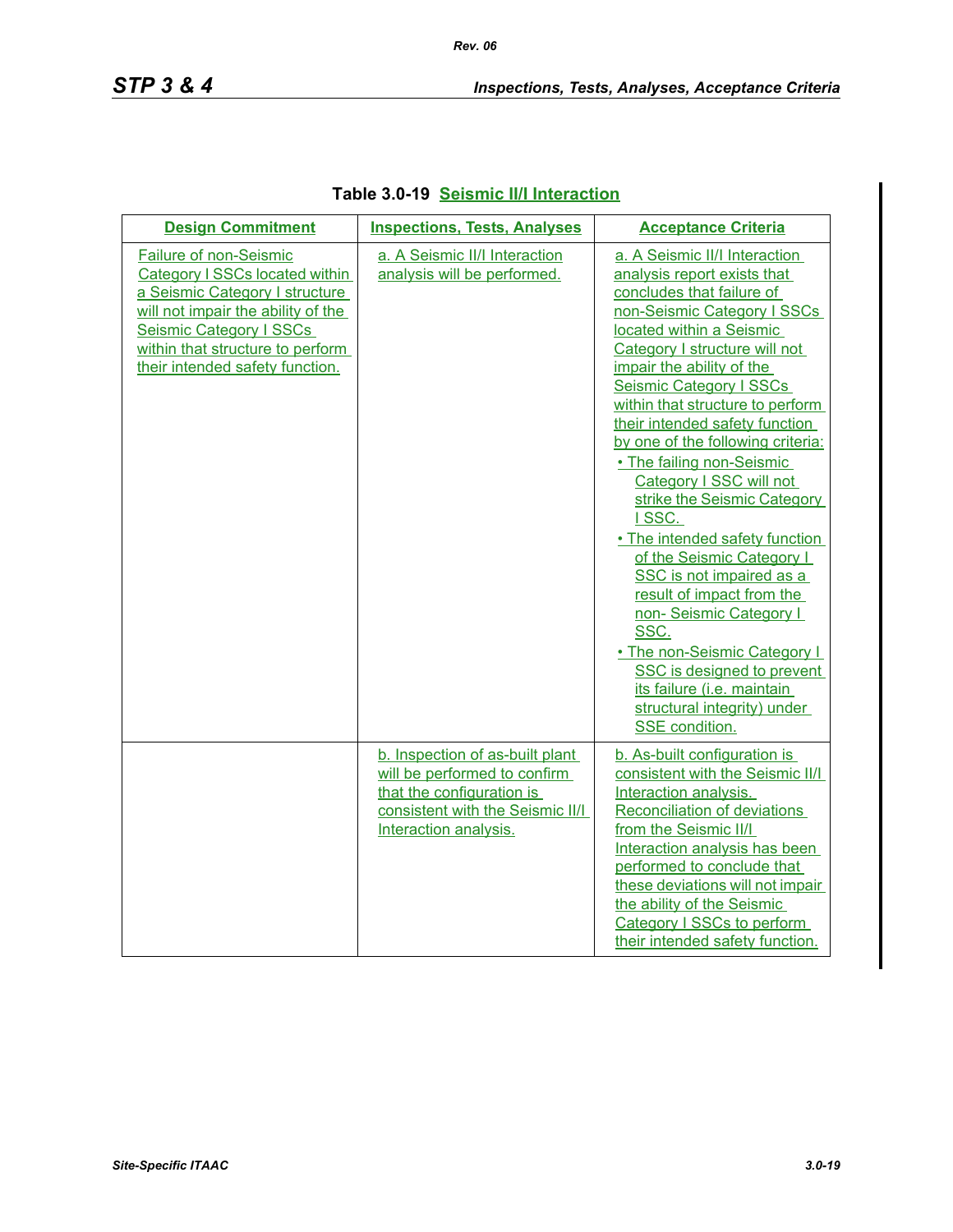| <b>Design Commitment</b>                                                                                                                                          | <b>Inspections, Tests, Analyses</b>                                                                                                                                                                   | <b>Acceptance Criteria</b>                                                                                                                                                                                    |
|-------------------------------------------------------------------------------------------------------------------------------------------------------------------|-------------------------------------------------------------------------------------------------------------------------------------------------------------------------------------------------------|---------------------------------------------------------------------------------------------------------------------------------------------------------------------------------------------------------------|
| 1. The trip signals from the two<br>turbine electrical overspeed<br>protection trip functions are<br>isolated from, and independent<br>of, each other.            | 1. Inspections will be performed<br>verifying that the two turbine<br>electrical overspeed protection<br>functions have diverse<br>hardware and<br>software/firmware.                                 | 1. A report exists and concludes<br>that the two electrical<br>overspeed protection functions<br>have diverse hardware and<br>software/firmware that are<br>isolated from, and independent<br>of, each other. |
| 2. The trip signals from the<br>emergency overspeed<br>protection trip function are<br>separate from the control<br>signals from the normal speed<br>controllers. | 2. Inspections will be performed<br>verifying that the emergency<br>overspeed protection function<br>is implemented in trip<br>controllers that are separate<br>from the normal speed<br>controllers. | 2. A report exists and concludes<br>that the emergency overspeed<br>protection function is<br>implemented in trip controllers<br>that are separate from the<br>normal speed controllers.                      |

## **Table 3.0-20 Main Turbine (MT) System**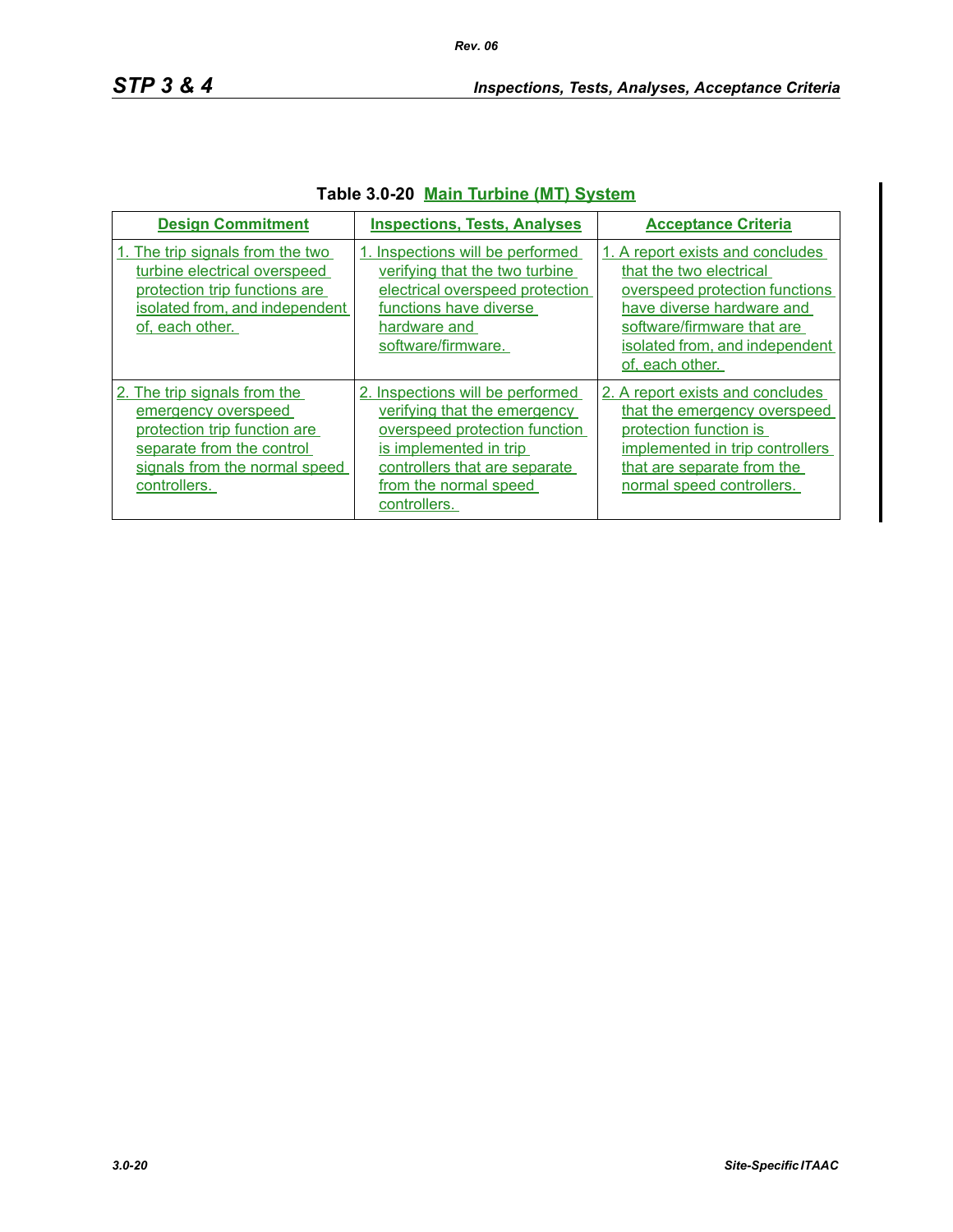